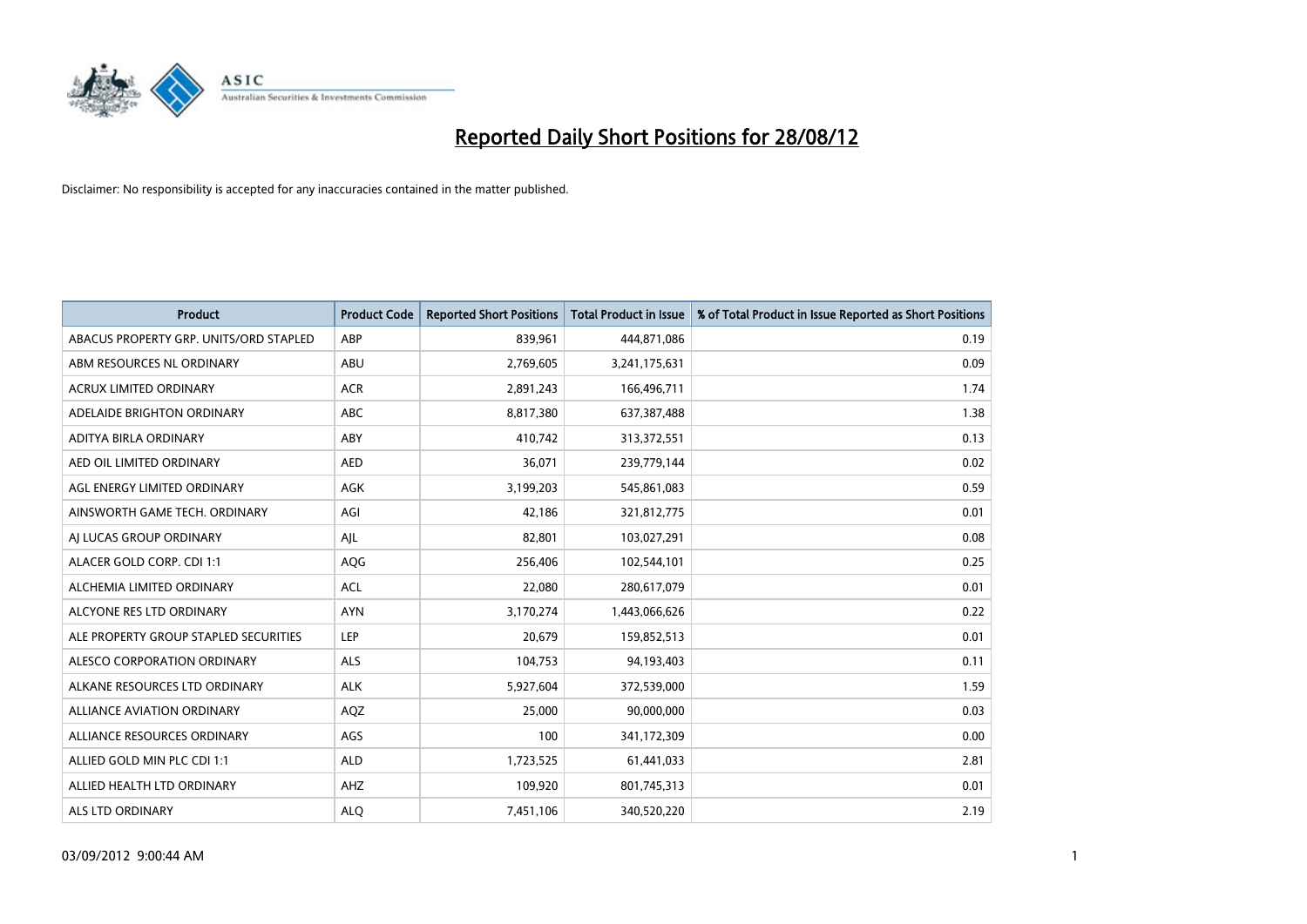

| <b>Product</b>                          | <b>Product Code</b> | <b>Reported Short Positions</b> | <b>Total Product in Issue</b> | % of Total Product in Issue Reported as Short Positions |
|-----------------------------------------|---------------------|---------------------------------|-------------------------------|---------------------------------------------------------|
| ALTONA MINING LTD ORDINARY              | <b>AOH</b>          | 13,073                          | 527,271,038                   | 0.00                                                    |
| ALUMINA LIMITED ORDINARY                | <b>AWC</b>          | 212,078,319                     | 2,440,196,187                 | 8.69                                                    |
| AMCOR LIMITED ORDINARY                  | AMC                 | 4,249,555                       | 1,206,684,923                 | 0.35                                                    |
| AMP LIMITED ORDINARY                    | AMP                 | 10,837,214                      | 2,894,931,180                 | 0.37                                                    |
| AMPELLA MINING ORDINARY                 | AMX                 | 4,921,980                       | 246,800,493                   | 1.99                                                    |
| ANGLOGOLD ASHANTI CDI 5:1               | AGG                 | 3,000                           | 89,207,765                    | 0.00                                                    |
| ANSELL LIMITED ORDINARY                 | <b>ANN</b>          | 5,178,580                       | 130,656,668                   | 3.96                                                    |
| ANTARES ENERGY LTD ORDINARY             | <b>AZZ</b>          | 325,855                         | 258,000,000                   | 0.13                                                    |
| ANZ BANKING GRP LTD ORDINARY            | ANZ                 | 10,391,045                      | 2,716,019,028                 | 0.38                                                    |
| APA GROUP STAPLED SECURITIES            | <b>APA</b>          | 26,155,924                      | 644,485,583                   | 4.06                                                    |
| APN NEWS & MEDIA ORDINARY               | <b>APN</b>          | 15,599,828                      | 649,010,756                   | 2.40                                                    |
| AQUARIUS PLATINUM. ORDINARY             | <b>AOP</b>          | 11,079,103                      | 472,851,336                   | 2.34                                                    |
| AQUILA RESOURCES ORDINARY               | <b>AQA</b>          | 6,925,868                       | 411,804,442                   | 1.68                                                    |
| ARAFURA RESOURCE LTD ORDINARY           | ARU                 | 5,535,898                       | 396,004,144                   | 1.40                                                    |
| ARB CORPORATION ORDINARY                | ARP                 | 37,917                          | 72,481,302                    | 0.05                                                    |
| ARDENT LEISURE GROUP STAPLED SECURITIES | AAD                 | 773,236                         | 334,209,401                   | 0.23                                                    |
| ARISTOCRAT LEISURE ORDINARY             | <b>ALL</b>          | 25,098,540                      | 550,502,889                   | 4.56                                                    |
| <b>ARRIUM LTD ORDINARY</b>              | ARI                 | 29,608,515                      | 1,345,665,626                 | 2.20                                                    |
| <b>ASCIANO LIMITED ORDINARY</b>         | <b>AIO</b>          | 6,415,842                       | 975,385,664                   | 0.66                                                    |
| ASG GROUP LIMITED ORDINARY              | <b>ASZ</b>          | 367,734                         | 172,172,079                   | 0.21                                                    |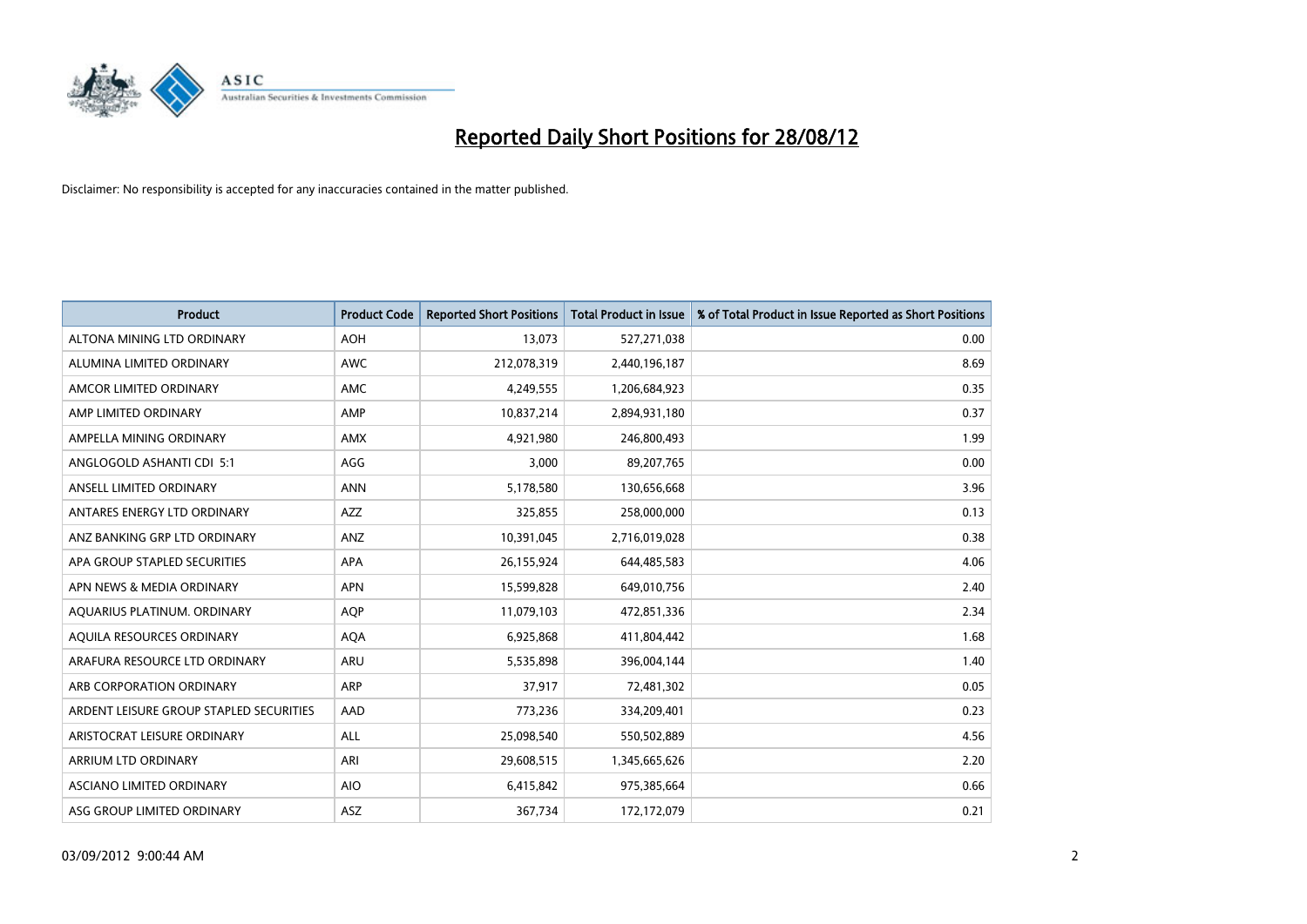

| <b>Product</b>                              | <b>Product Code</b> | <b>Reported Short Positions</b> | <b>Total Product in Issue</b> | % of Total Product in Issue Reported as Short Positions |
|---------------------------------------------|---------------------|---------------------------------|-------------------------------|---------------------------------------------------------|
| ASPEN GROUP ORD/UNITS STAPLED               | <b>APZ</b>          | 495,814                         | 600,507,326                   | 0.08                                                    |
| ASPIRE MINING LTD ORDINARY                  | <b>AKM</b>          | 270,146                         | 620,594,556                   | 0.04                                                    |
| ASTRO JAP PROP GROUP STAPLED SECURITIES     | AJA                 | 5,827                           | 58,445,002                    | 0.01                                                    |
| ASX LIMITED ORDINARY                        | ASX                 | 3,193,139                       | 175,136,729                   | 1.82                                                    |
| ATLAS IRON LIMITED ORDINARY                 | AGO                 | 8,834,882                       | 904,580,993                   | 0.98                                                    |
| <b>AURORA OIL &amp; GAS ORDINARY</b>        | <b>AUT</b>          | 7,009,107                       | 447,885,778                   | 1.56                                                    |
| AUSDRILL LIMITED ORDINARY                   | <b>ASL</b>          | 1,892,448                       | 304,397,289                   | 0.62                                                    |
| AUSENCO LIMITED ORDINARY                    | AAX                 | 532,432                         | 123,872,665                   | 0.43                                                    |
| AUSGOLD LIMITED ORDINARY                    | <b>AUC</b>          | 50,000                          | 136,224,010                   | 0.04                                                    |
| <b>AUSTAL LIMITED ORDINARY</b>              | ASB                 | 177,718                         | 188,193,007                   | 0.09                                                    |
| AUSTIN ENGINEERING ORDINARY                 | ANG                 | 40,828                          | 72,314,403                    | 0.06                                                    |
| <b>AUSTRALAND PROPERTY STAPLED SECURITY</b> | <b>ALZ</b>          | 451,770                         | 576,846,597                   | 0.08                                                    |
| AUSTRALIAN AGRICULT. ORDINARY               | AAC                 | 379,666                         | 312,905,085                   | 0.12                                                    |
| AUSTRALIAN INFRASTR. UNITS/ORDINARY         | <b>AIX</b>          | 3,093,539                       | 620,733,944                   | 0.50                                                    |
| AUSTRALIAN PHARM, ORDINARY                  | API                 | 327,189                         | 488,115,883                   | 0.07                                                    |
| AVIENNINGS LIMITED ORDINARY                 | AVI                 | 575,001                         | 274,588,694                   | 0.21                                                    |
| AWE LIMITED ORDINARY                        | AWE                 | 3,458,728                       | 521,871,941                   | 0.66                                                    |
| AZIMUTH RES LTD ORDINARY                    | <b>AZH</b>          | 1,076,783                       | 418,911,161                   | 0.26                                                    |
| AZUMAH RESOURCES ORDINARY                   | <b>AZM</b>          | 500,000                         | 333,714,096                   | 0.15                                                    |
| <b>BANDANNA ENERGY ORDINARY</b>             | <b>BND</b>          | 3,837,504                       | 528,481,199                   | 0.73                                                    |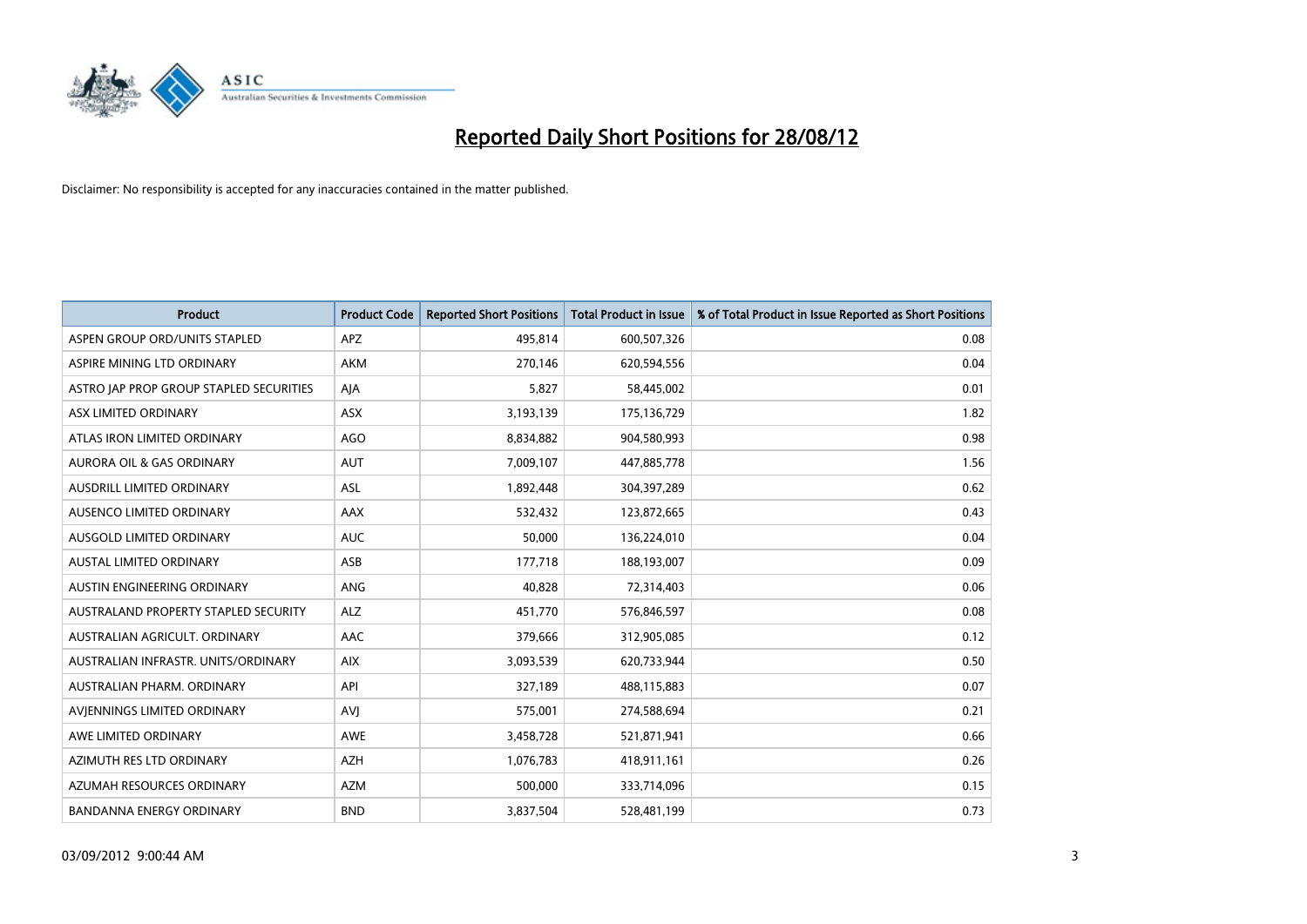

| <b>Product</b>                       | <b>Product Code</b> | <b>Reported Short Positions</b> | <b>Total Product in Issue</b> | % of Total Product in Issue Reported as Short Positions |
|--------------------------------------|---------------------|---------------------------------|-------------------------------|---------------------------------------------------------|
| BANK OF QUEENSLAND. ORDINARY         | <b>BOQ</b>          | 10,104,087                      | 308,797,224                   | 3.27                                                    |
| <b>BANNERMAN RESOURCES ORDINARY</b>  | <b>BMN</b>          | 10,000                          | 302,069,772                   | 0.00                                                    |
| <b>BASE RES LIMITED ORDINARY</b>     | <b>BSE</b>          | 650,510                         | 460,440,029                   | 0.14                                                    |
| BATHURST RESOURCES ORDINARY          | <b>BTU</b>          | 37,183,446                      | 696,747,997                   | 5.34                                                    |
| BC IRON LIMITED ORDINARY             | <b>BCI</b>          | 1,989                           | 103,861,000                   | 0.00                                                    |
| BEACH ENERGY LIMITED ORDINARY        | <b>BPT</b>          | 24,854,829                      | 1,255,464,157                 | 1.98                                                    |
| BEADELL RESOURCE LTD ORDINARY        | <b>BDR</b>          | 14,067,700                      | 719,704,752                   | 1.95                                                    |
| BENDIGO AND ADELAIDE ORDINARY        | <b>BEN</b>          | 9,769,320                       | 396,663,707                   | 2.46                                                    |
| BERKELEY RESOURCES ORDINARY          | <b>BKY</b>          | 201.891                         | 179,393,273                   | 0.11                                                    |
| BETASHARES ASX RES ETF UNITS         | <b>ORE</b>          | 81,306                          | 6,120,745                     | 1.33                                                    |
| BETASHARES AUST BEAR ETF UNITS       | <b>BEAR</b>         |                                 | 334,441                       | 0.00                                                    |
| <b>BHP BILLITON LIMITED ORDINARY</b> | <b>BHP</b>          | 8,394,258                       | 3,211,691,105                 | 0.26                                                    |
| <b>BILLABONG ORDINARY</b>            | <b>BBG</b>          | 6,777,957                       | 478,944,292                   | 1.42                                                    |
| <b>BIOTA HOLDINGS ORDINARY</b>       | <b>BTA</b>          | 279,046                         | 182,763,651                   | 0.15                                                    |
| <b>BLACKTHORN RESOURCES ORDINARY</b> | <b>BTR</b>          | 263,824                         | 164,285,950                   | 0.16                                                    |
| BLUESCOPE STEEL LTD ORDINARY         | <b>BSL</b>          | 31,835,897                      | 3,349,185,247                 | 0.95                                                    |
| <b>BOART LONGYEAR ORDINARY</b>       | <b>BLY</b>          | 6,605,651                       | 461,163,412                   | 1.43                                                    |
| BORAL LIMITED. ORDINARY              | <b>BLD</b>          | 45,961,271                      | 758,572,140                   | 6.06                                                    |
| <b>BRADKEN LIMITED ORDINARY</b>      | <b>BKN</b>          | 4,035,183                       | 168,629,376                   | 2.39                                                    |
| <b>BRAMBLES LIMITED ORDINARY</b>     | <b>BXB</b>          | 8,157,729                       | 1,555,188,609                 | 0.52                                                    |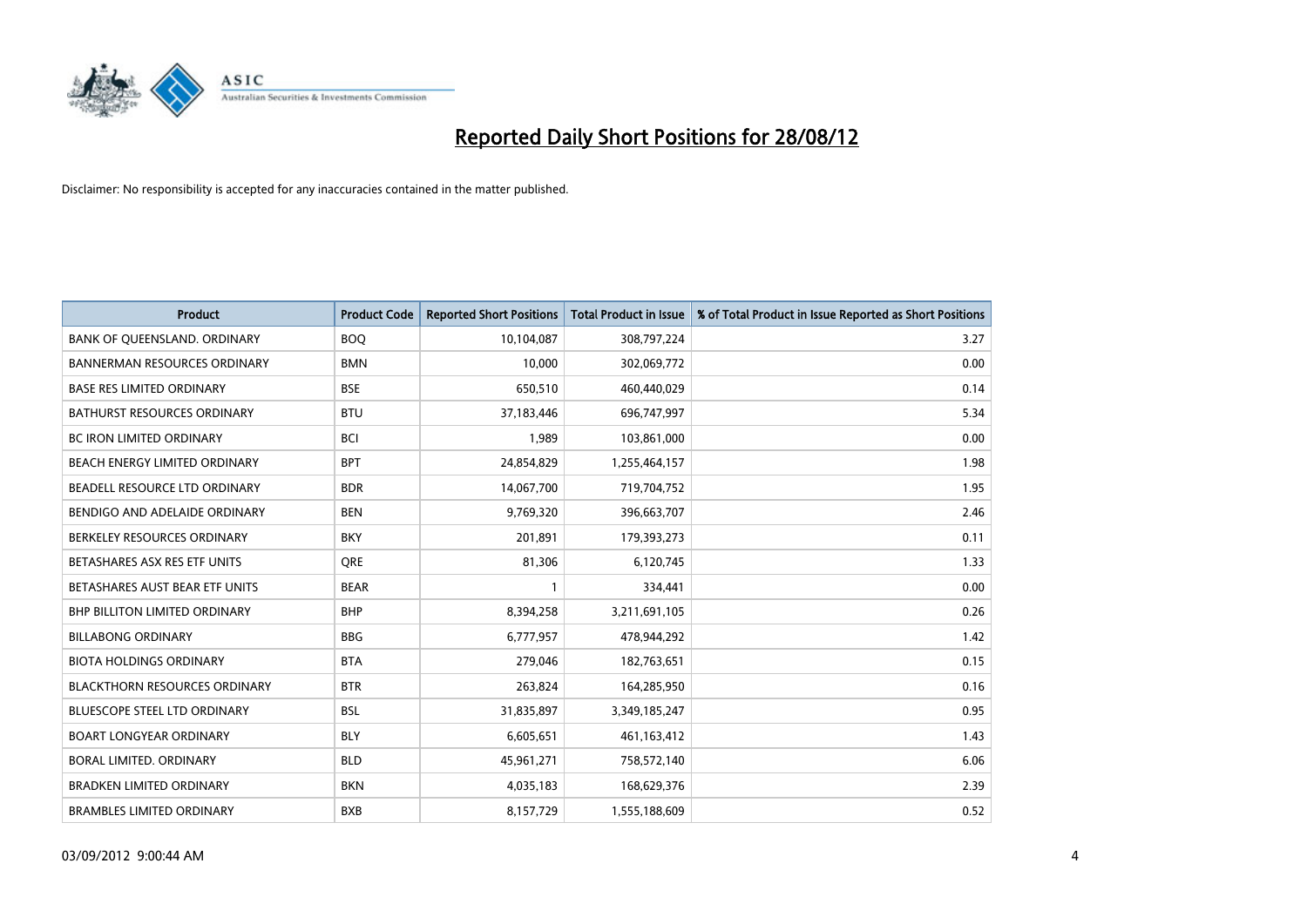

| <b>Product</b>                           | <b>Product Code</b> | <b>Reported Short Positions</b> | <b>Total Product in Issue</b> | % of Total Product in Issue Reported as Short Positions |
|------------------------------------------|---------------------|---------------------------------|-------------------------------|---------------------------------------------------------|
| <b>BREVILLE GROUP LTD ORDINARY</b>       | <b>BRG</b>          | 19,298                          | 130,095,322                   | 0.01                                                    |
| BRICKWORKS LIMITED ORDINARY              | <b>BKW</b>          | 14,723                          | 147,567,333                   | 0.01                                                    |
| BT INVESTMENT MNGMNT ORDINARY            | <b>BTT</b>          | 331,242                         | 267,906,977                   | 0.12                                                    |
| BUCCANEER ENERGY LTD ORDINARY            | <b>BCC</b>          | 6,786,884                       | 1,133,975,491                 | 0.60                                                    |
| <b>BURU ENERGY ORDINARY</b>              | <b>BRU</b>          | 8,553,444                       | 251,032,144                   | 3.41                                                    |
| <b>BWP TRUST ORDINARY UNITS</b>          | <b>BWP</b>          | 2,885,900                       | 525,255,093                   | 0.55                                                    |
| CABCHARGE AUSTRALIA ORDINARY             | CAB                 | 4,917,148                       | 120,430,683                   | 4.08                                                    |
| <b>CALTEX AUSTRALIA ORDINARY</b>         | <b>CTX</b>          | 4,268,127                       | 270,000,000                   | 1.58                                                    |
| CAPE LAMBERT RES LTD ORDINARY            | <b>CFE</b>          | 284,516                         | 689,108,792                   | 0.04                                                    |
| CARABELLA RES LTD ORDINARY               | <b>CLR</b>          | 456,230                         | 133,642,797                   | 0.34                                                    |
| <b>CARBON ENERGY ORDINARY</b>            | <b>CNX</b>          | 48,071                          | 773,999,771                   | 0.01                                                    |
| <b>CARDNO LIMITED ORDINARY</b>           | CDD                 | 874.079                         | 138,506,406                   | 0.63                                                    |
| CARNARVON PETROLEUM ORDINARY             | <b>CVN</b>          | 102,056                         | 694,644,634                   | 0.01                                                    |
| CARSALES.COM LTD ORDINARY                | <b>CRZ</b>          | 19,132,975                      | 233,689,223                   | 8.19                                                    |
| CENTRAL PETROLEUM ORDINARY               | <b>CTP</b>          | 329,530                         | 1,383,376,265                 | 0.02                                                    |
| CENTRO RETAIL AUST ORD/UNIT STAPLED SEC  | <b>CRF</b>          | 24,955,991                      | 1,427,391,696                 | 1.75                                                    |
| <b>CERAMIC FUEL CELLS ORDINARY</b>       | <b>CFU</b>          | 5,464                           | 1,366,298,863                 | 0.00                                                    |
| CFS RETAIL TRUST GRP STAPLED SECURITIES  | <b>CFX</b>          | 48,014,400                      | 2,828,495,659                 | 1.70                                                    |
| <b>CGA MINING LIMITED ORDINARY</b>       | <b>CGX</b>          | 476                             | 337,775,726                   | 0.00                                                    |
| CHALLENGER DIV.PRO. STAPLED UNITS DEFSET | <b>CDIDA</b>        | 120.493                         | 214,100,800                   | 0.06                                                    |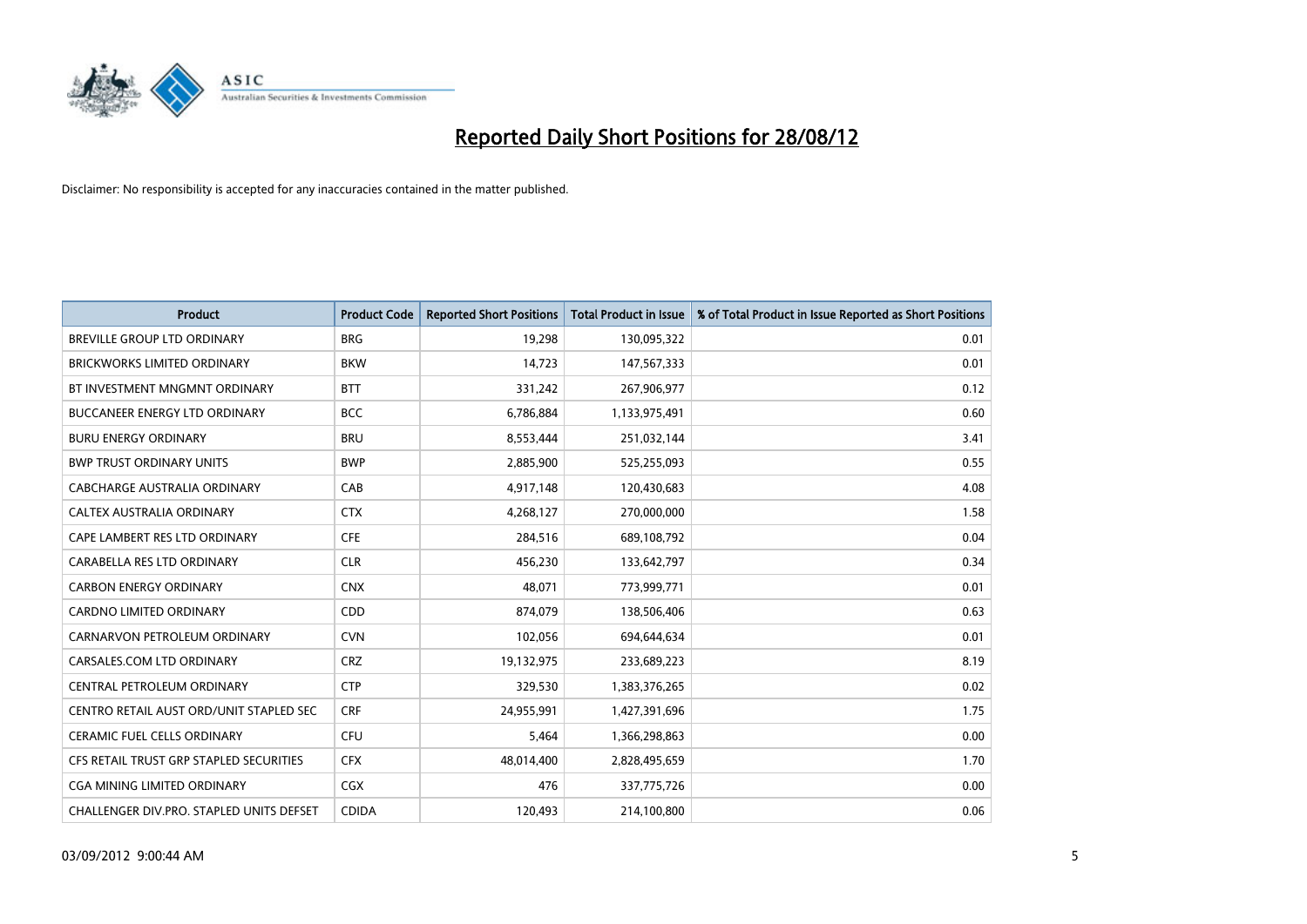

| <b>Product</b>                           | <b>Product Code</b> | <b>Reported Short Positions</b> | <b>Total Product in Issue</b> | % of Total Product in Issue Reported as Short Positions |
|------------------------------------------|---------------------|---------------------------------|-------------------------------|---------------------------------------------------------|
| <b>CHALLENGER INFRAST, STAPLED UNITS</b> | <b>CIF</b>          | 541,447                         | 316,223,785                   | 0.17                                                    |
| CHALLENGER LIMITED ORDINARY              | CGF                 | 11,862,544                      | 544,652,710                   | 2.18                                                    |
| CHARTER HALL GROUP STAPLED US PROHIBIT.  | <b>CHC</b>          | 255,140                         | 298, 161, 633                 | 0.09                                                    |
| <b>CHARTER HALL RETAIL UNITS</b>         | <b>COR</b>          | 705,669                         | 299,628,571                   | 0.24                                                    |
| <b>CHORUS LIMITED ORDINARY</b>           | <b>CNU</b>          | 857,011                         | 385,082,123                   | 0.22                                                    |
| CITIGOLD CORP LTD ORDINARY               | <b>CTO</b>          | 1,355,317                       | 1,238,622,051                 | 0.11                                                    |
| <b>CLOUGH LIMITED ORDINARY</b>           | <b>CLO</b>          | 103.246                         | 773,787,656                   | 0.01                                                    |
| <b>CNPR GRP UNITS/ORD STAPLED</b>        | <b>CNP</b>          | 2,537                           | 972,414,514                   | 0.00                                                    |
| COAL OF AFRICA LTD ORDINARY              | <b>CZA</b>          | 764,971                         | 766,042,402                   | 0.10                                                    |
| <b>COALSPUR MINES LTD ORDINARY</b>       | <b>CPL</b>          | 13,150,056                      | 620,729,899                   | 2.12                                                    |
| <b>COBAR CONSOLIDATED ORDINARY</b>       | CCU                 | 53,071                          | 210,101,187                   | 0.03                                                    |
| COCA-COLA AMATIL ORDINARY                | <b>CCL</b>          | 4,027,416                       | 761,319,007                   | 0.53                                                    |
| COCHLEAR LIMITED ORDINARY                | <b>COH</b>          | 5,710,860                       | 56,972,605                    | 10.02                                                   |
| <b>COCKATOO COAL ORDINARY</b>            | <b>COK</b>          | 15,625,705                      | 1,016,746,908                 | 1.54                                                    |
| <b>COFFEY INTERNATIONAL ORDINARY</b>     | <b>COF</b>          | 312,130                         | 255,833,165                   | 0.12                                                    |
| <b>COKAL LTD ORDINARY</b>                | <b>CKA</b>          | 4,180                           | 411,046,892                   | 0.00                                                    |
| <b>COLLINS FOODS LTD ORDINARY</b>        | <b>CKF</b>          | 23,670                          | 93,000,003                    | 0.03                                                    |
| COMMONWEALTH BANK, ORDINARY              | <b>CBA</b>          | 20,115,437                      | 1,592,154,780                 | 1.26                                                    |
| <b>COMMONWEALTH PROP ORDINARY UNITS</b>  | <b>CPA</b>          | 26,588,759                      | 2,347,003,413                 | 1.13                                                    |
| <b>COMPASS RESOURCES ORDINARY</b>        | <b>CMR</b>          | 7,472                           | 1,403,744,100                 | 0.00                                                    |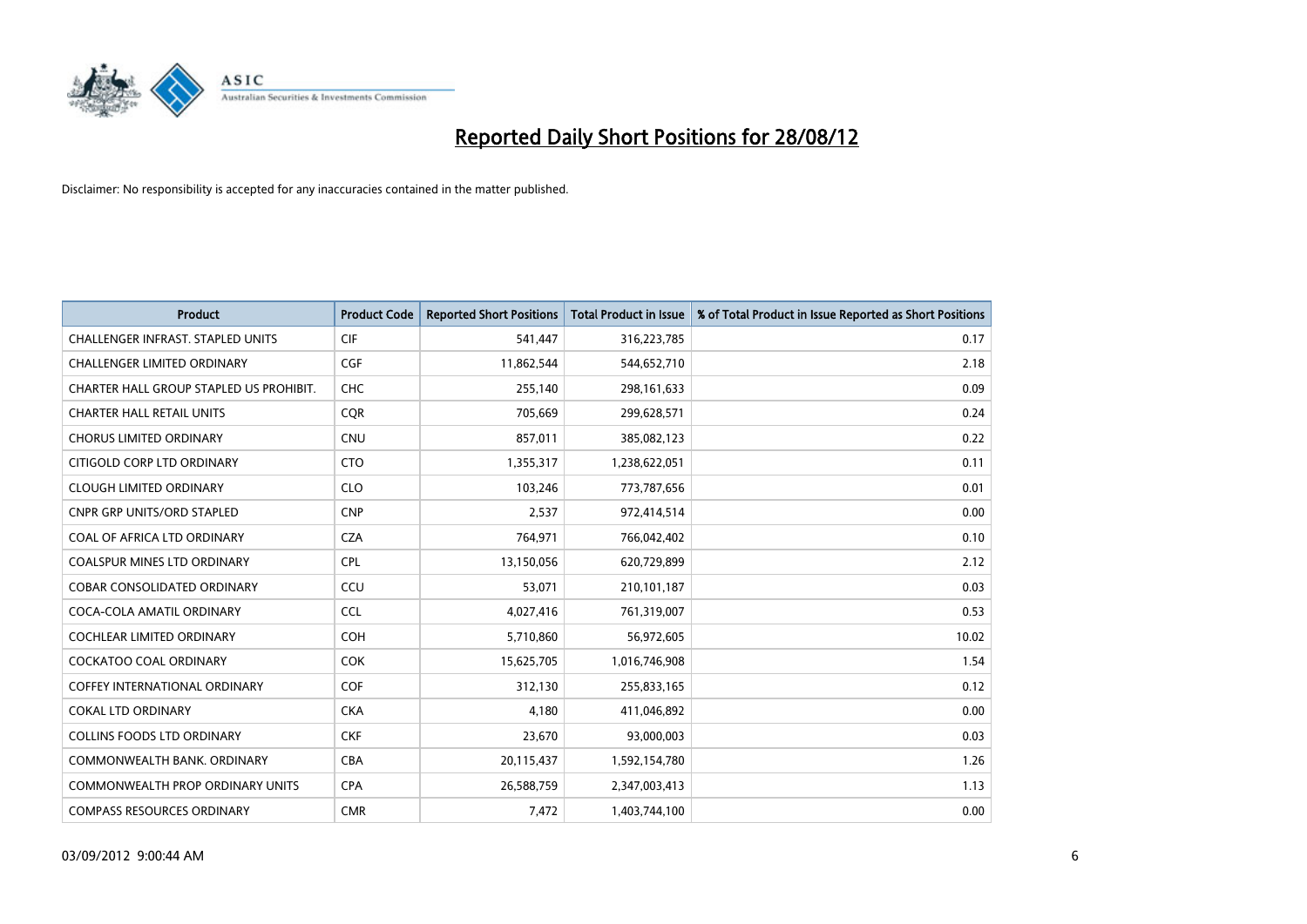

| <b>Product</b>                          | <b>Product Code</b> | <b>Reported Short Positions</b> | <b>Total Product in Issue</b> | % of Total Product in Issue Reported as Short Positions |
|-----------------------------------------|---------------------|---------------------------------|-------------------------------|---------------------------------------------------------|
| <b>COMPUTERSHARE LTD ORDINARY</b>       | <b>CPU</b>          | 8,323,953                       | 555,664,059                   | 1.50                                                    |
| CONSOLIDATED MEDIA. ORDINARY            | <b>CMI</b>          | 968,993                         | 561,834,996                   | 0.17                                                    |
| CONTINENTAL COAL LTD ORDINARY           | CCC                 | 983                             | 445,894,046                   | 0.00                                                    |
| COOPER ENERGY LTD ORDINARY              | <b>COE</b>          | 46,257                          | 328,694,257                   | 0.01                                                    |
| <b>CREDIT CORP GROUP ORDINARY</b>       | <b>CCP</b>          | 53,631                          | 45,571,114                    | 0.12                                                    |
| <b>CROMWELL PROP STAPLED SECURITIES</b> | <b>CMW</b>          | 4,029                           | 1,172,569,708                 | 0.00                                                    |
| <b>CROWN LIMITED ORDINARY</b>           | <b>CWN</b>          | 3,815,897                       | 728,394,185                   | 0.52                                                    |
| <b>CSG LIMITED ORDINARY</b>             | CSV                 | 1,082,759                       | 282,567,499                   | 0.38                                                    |
| <b>CSL LIMITED ORDINARY</b>             | <b>CSL</b>          | 4,622,390                       | 505,573,127                   | 0.91                                                    |
| <b>CSR LIMITED ORDINARY</b>             | <b>CSR</b>          | 45,665,370                      | 506,000,315                   | 9.02                                                    |
| <b>CUDECO LIMITED ORDINARY</b>          | CDU                 | 5,490,184                       | 188,043,961                   | 2.92                                                    |
| <b>CUE ENERGY RESOURCE ORDINARY</b>     | <b>CUE</b>          | 24,777                          | 698,119,720                   | 0.00                                                    |
| DART ENERGY LTD ORDINARY                | <b>DTE</b>          | 16,050,184                      | 769,240,406                   | 2.09                                                    |
| DAVID JONES LIMITED ORDINARY            | <b>DJS</b>          | 48,870,611                      | 528,655,600                   | 9.24                                                    |
| DECMIL GROUP LIMITED ORDINARY           | <b>DCG</b>          | 1,513,642                       | 167,567,757                   | 0.90                                                    |
| DEXUS PROPERTY GROUP STAPLED UNITS      | <b>DXS</b>          | 12,125,956                      | 4,839,024,176                 | 0.25                                                    |
| DISCOVERY METALS LTD ORDINARY           | <b>DML</b>          | 14,258,333                      | 483,794,898                   | 2.95                                                    |
| DOMINO PIZZA ENTERPR ORDINARY           | <b>DMP</b>          | 331,307                         | 70,092,674                    | 0.47                                                    |
| DORAY MINERALS LTD ORDINARY             | <b>DRM</b>          | 152,141                         | 81,626,525                    | 0.19                                                    |
| DOWNER EDI LIMITED ORDINARY             | <b>DOW</b>          | 8,257,813                       | 429,100,296                   | 1.92                                                    |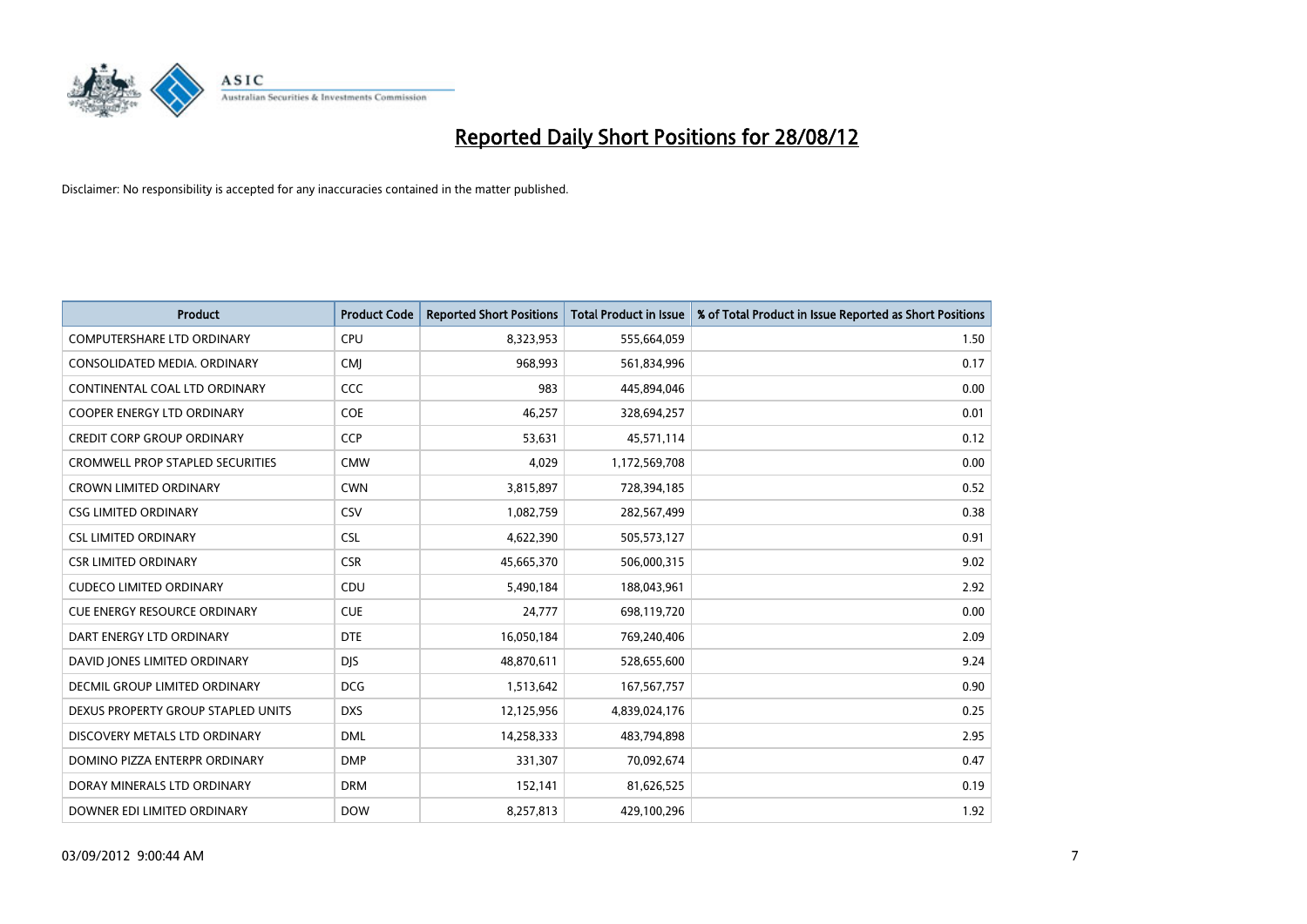

| <b>Product</b>                       | <b>Product Code</b> | <b>Reported Short Positions</b> | <b>Total Product in Issue</b> | % of Total Product in Issue Reported as Short Positions |
|--------------------------------------|---------------------|---------------------------------|-------------------------------|---------------------------------------------------------|
| DRILLSEARCH ENERGY ORDINARY          | <b>DLS</b>          | 3,627,738                       | 386,468,803                   | 0.94                                                    |
| DUET GROUP STAPLED US PROHIBIT.      | <b>DUE</b>          | 7,722,437                       | 1,116,638,606                 | 0.69                                                    |
| <b>DULUXGROUP LIMITED ORDINARY</b>   | <b>DLX</b>          | 7,981,484                       | 368,984,902                   | 2.16                                                    |
| DWS LTD ORDINARY                     | <b>DWS</b>          | 3,250                           | 132,362,763                   | 0.00                                                    |
| ECHO ENTERTAINMENT ORDINARY          | <b>EGP</b>          | 5,208,426                       | 825,672,730                   | 0.63                                                    |
| <b>ELDERS LIMITED ORDINARY</b>       | <b>ELD</b>          | 18,073,628                      | 448,598,480                   | 4.03                                                    |
| ELDORADO GOLD CORP CDI 1:1           | EAU                 | 14,308                          | 4,385,961                     | 0.33                                                    |
| ELEMENTAL MINERALS ORDINARY          | <b>ELM</b>          | 146,446                         | 243,614,280                   | 0.06                                                    |
| ELEMENTOS LIMITED ORDINARY           | <b>ELT</b>          | 16                              | 82,383,526                    | 0.00                                                    |
| <b>EMECO HOLDINGS ORDINARY</b>       | <b>EHL</b>          | 9,200,794                       | 631,237,586                   | 1.46                                                    |
| <b>ENDEAVOUR MIN CORP CDI 1:1</b>    | <b>EVR</b>          | 274,583                         | 117,423,514                   | 0.23                                                    |
| <b>ENERGY RESOURCES ORDINARY 'A'</b> | <b>ERA</b>          | 6,939,092                       | 517,725,062                   | 1.34                                                    |
| ENERGY WORLD CORPOR. ORDINARY        | <b>EWC</b>          | 18,949,539                      | 1,734,166,672                 | 1.09                                                    |
| <b>ENVESTRA LIMITED ORDINARY</b>     | <b>ENV</b>          | 15,520,377                      | 1,572,392,111                 | 0.99                                                    |
| EQUATORIAL RES LTD ORDINARY          | EQX                 | 55,249                          | 117,235,353                   | 0.05                                                    |
| EVOLUTION MINING LTD ORDINARY        | <b>EVN</b>          | 2,201,729                       | 707,605,713                   | 0.31                                                    |
| FAIRFAX MEDIA LTD ORDINARY           | <b>FXI</b>          | 264,192,329                     | 2,351,955,725                 | 11.23                                                   |
| <b>FAR LTD ORDINARY</b>              | <b>FAR</b>          | 21,000,000                      | 2,499,846,742                 | 0.84                                                    |
| FINBAR GROUP LIMITED ORDINARY        | <b>FRI</b>          | 17,473                          | 214,172,868                   | 0.01                                                    |
| FISHER & PAYKEL H. ORDINARY          | <b>FPH</b>          | 31,031                          | 537,764,398                   | 0.01                                                    |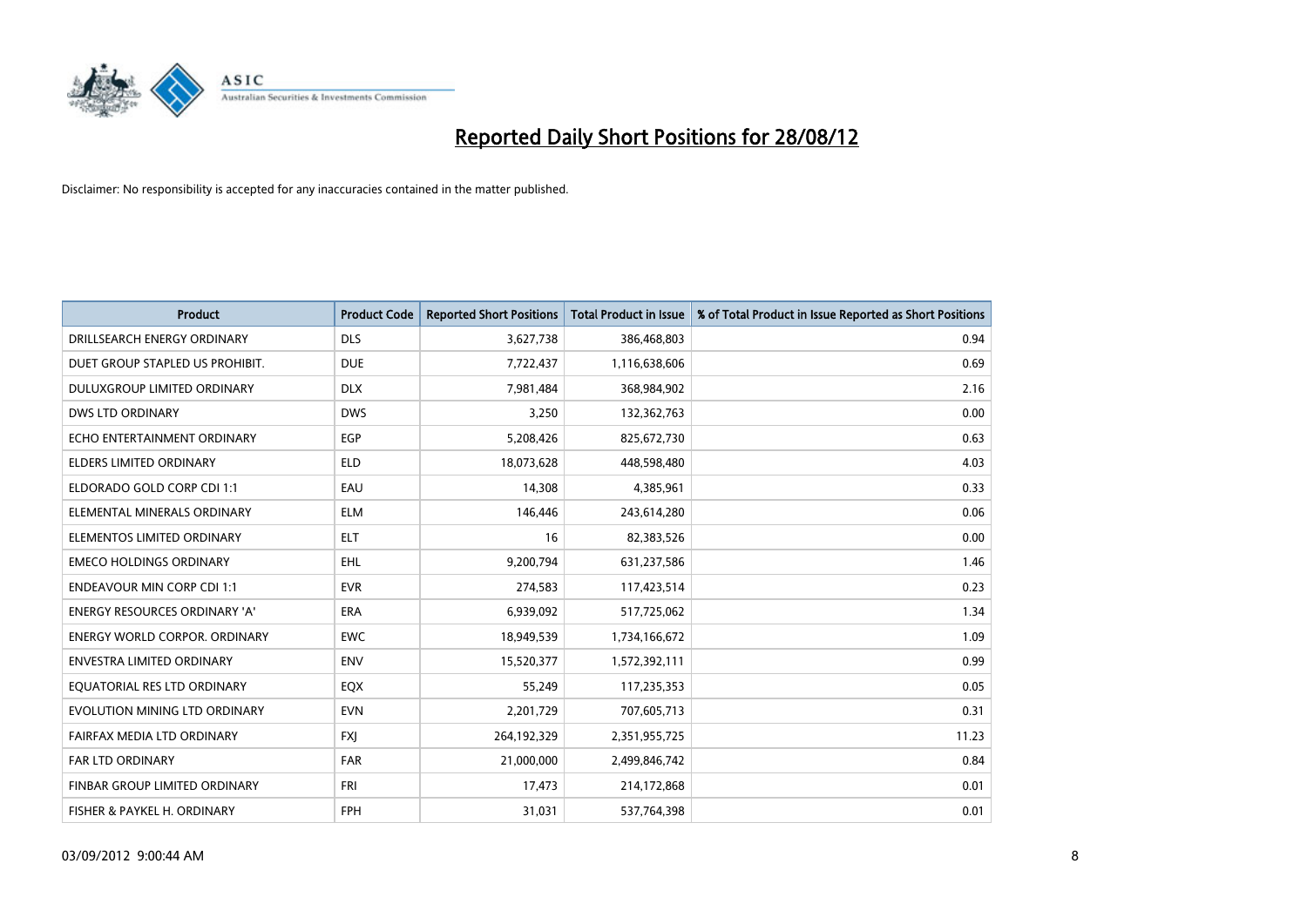

| <b>Product</b>                               | <b>Product Code</b> | <b>Reported Short Positions</b> | Total Product in Issue | % of Total Product in Issue Reported as Short Positions |
|----------------------------------------------|---------------------|---------------------------------|------------------------|---------------------------------------------------------|
| <b>FKP PROPERTY GROUP STAPLED SECURITIES</b> | <b>FKP</b>          | 45,703,623                      | 1,212,083,417          | 3.77                                                    |
| FLEETWOOD CORP ORDINARY                      | <b>FWD</b>          | 866,194                         | 59,217,993             | 1.46                                                    |
| <b>FLETCHER BUILDING ORDINARY</b>            | <b>FBU</b>          | 10,615,161                      | 682,866,936            | 1.55                                                    |
| FLEXIGROUP LIMITED ORDINARY                  | <b>FXL</b>          | 92,979                          | 282,113,791            | 0.03                                                    |
| <b>FLIGHT CENTRE ORDINARY</b>                | <b>FLT</b>          | 13,272,368                      | 100,055,135            | 13.27                                                   |
| <b>FLINDERS MINES LTD ORDINARY</b>           | <b>FMS</b>          | 4,958,345                       | 1,821,300,404          | 0.27                                                    |
| <b>FOCUS MINERALS LTD ORDINARY</b>           | <b>FML</b>          | 2,423,600                       | 4,320,773,701          | 0.06                                                    |
| <b>FORGE GROUP LIMITED ORDINARY</b>          | FGE                 | 545,626                         | 86,169,014             | 0.63                                                    |
| FORTESCUE METALS GRP ORDINARY                | <b>FMG</b>          | 226,135,686                     | 3,113,798,659          | 7.26                                                    |
| <b>G.U.D. HOLDINGS ORDINARY</b>              | <b>GUD</b>          | 1,533,302                       | 70,803,455             | 2.17                                                    |
| <b>GALAXY RESOURCES ORDINARY</b>             | GXY                 | 5,310,827                       | 506,359,381            | 1.05                                                    |
| <b>GENETIC TECHNOLOGIES ORDINARY</b>         | <b>GTG</b>          | 698.400                         | 464,771,819            | 0.15                                                    |
| <b>GEODYNAMICS LIMITED ORDINARY</b>          | GDY                 | 850                             | 406,452,608            | 0.00                                                    |
| <b>GINDALBIE METALS LTD ORDINARY</b>         | GBG                 | 54,257,417                      | 1,247,487,454          | 4.35                                                    |
| <b>GOODMAN FIELDER, ORDINARY</b>             | <b>GFF</b>          | 32,136,151                      | 1,955,559,207          | 1.64                                                    |
| <b>GOODMAN GROUP STAPLED US PROHIBIT.</b>    | <b>GMG</b>          | 11,263,681                      | 1,605,107,475          | 0.70                                                    |
| <b>GPT GROUP STAPLED SEC.</b>                | <b>GPT</b>          | 4,127,715                       | 1,766,785,075          | 0.23                                                    |
| <b>GRAINCORP LIMITED A CLASS ORDINARY</b>    | <b>GNC</b>          | 2,129,138                       | 198,318,900            | 1.07                                                    |
| <b>GRANGE RESOURCES, ORDINARY</b>            | <b>GRR</b>          | 3,467,293                       | 1,155,487,102          | 0.30                                                    |
| <b>GREENLAND MIN EN LTD ORDINARY</b>         | GGG                 | 3,612,005                       | 416,590,488            | 0.87                                                    |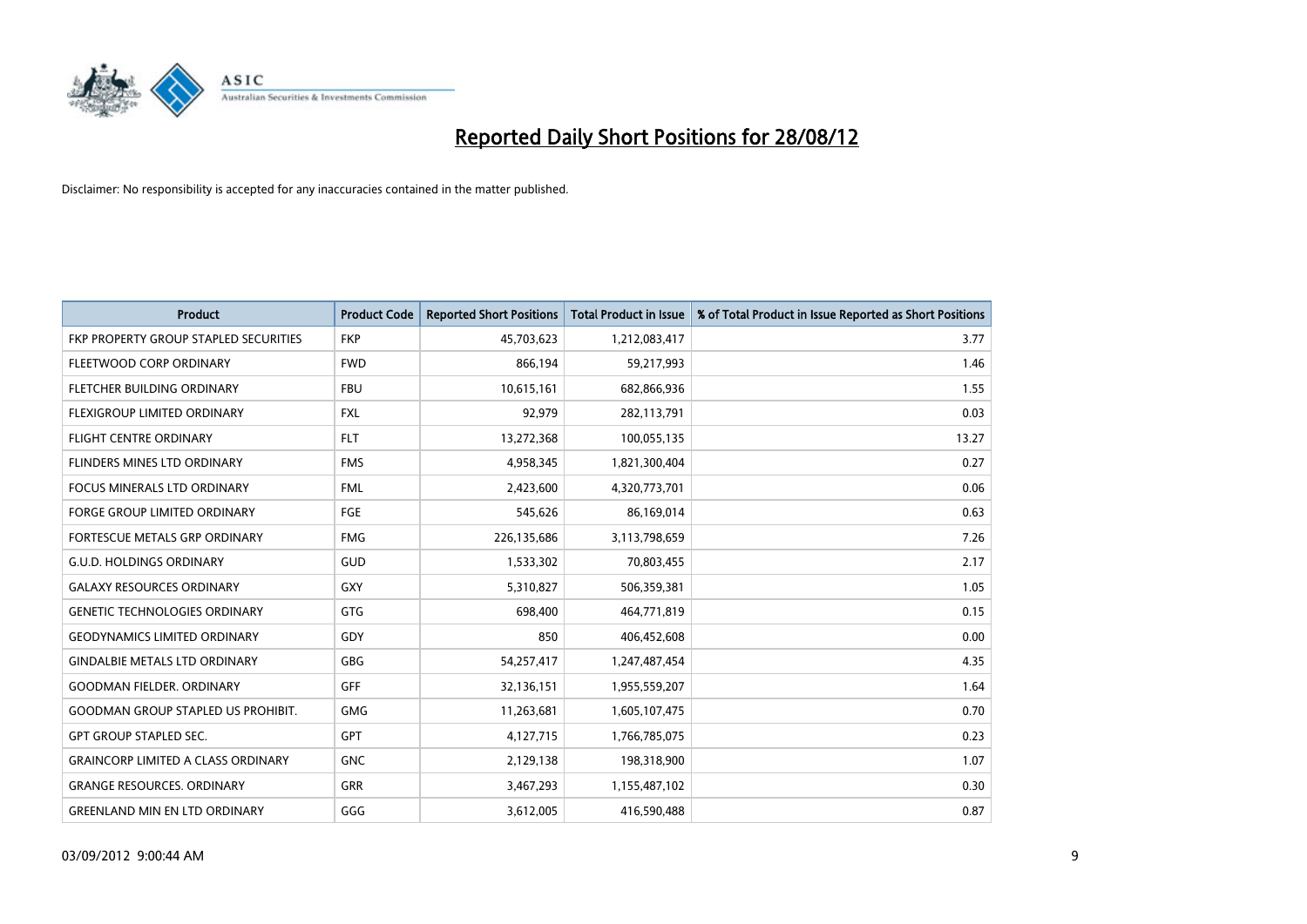

| <b>Product</b>                        | <b>Product Code</b> | <b>Reported Short Positions</b> | <b>Total Product in Issue</b> | % of Total Product in Issue Reported as Short Positions |
|---------------------------------------|---------------------|---------------------------------|-------------------------------|---------------------------------------------------------|
| <b>GRYPHON MINERALS LTD ORDINARY</b>  | GRY                 | 17,981,269                      | 348,264,983                   | 5.16                                                    |
| <b>GUILDFORD COAL LTD ORDINARY</b>    | <b>GUF</b>          | 1,926,012                       | 521,046,899                   | 0.37                                                    |
| <b>GUIARAT NRE COAL LTD ORDINARY</b>  | <b>GNM</b>          | 588,100                         | 1,123,137,858                 | 0.05                                                    |
| <b>GUNNS LIMITED ORDINARY</b>         | <b>GNS</b>          | 55,105,305                      | 848,401,559                   | 6.50                                                    |
| <b>GWA GROUP LTD ORDINARY</b>         | <b>GWA</b>          | 12,993,699                      | 302,005,514                   | 4.30                                                    |
| <b>HARVEY NORMAN ORDINARY</b>         | <b>HVN</b>          | 98,496,106                      | 1,062,316,784                 | 9.27                                                    |
| <b>HASTIE GROUP LIMITED ORDINARY</b>  | <b>HST</b>          | 233,914                         | 137,353,504                   | 0.17                                                    |
| HASTINGS DIVERSIFIED STAPLED SECURITY | <b>HDF</b>          | 951,052                         | 530,001,072                   | 0.18                                                    |
| <b>HENDERSON GROUP CDI 1:1</b>        | <b>HGG</b>          | 6,132,059                       | 704,007,724                   | 0.87                                                    |
| HEA HOLDINGS LIMITED ORDINARY         | <b>HFA</b>          | 3,809                           | 117,332,831                   | 0.00                                                    |
| HIGHLANDS PACIFIC ORDINARY            | <b>HIG</b>          | 700,000                         | 789,132,854                   | 0.09                                                    |
| HILLGROVE RES LTD ORDINARY            | <b>HGO</b>          | 5,145,607                       | 912,901,046                   | 0.56                                                    |
| HILLS HOLDINGS LTD ORDINARY           | <b>HIL</b>          | 3,108,074                       | 246,500,444                   | 1.26                                                    |
| HORIZON OIL LIMITED ORDINARY          | <b>HZN</b>          | 26,919,416                      | 1,130,811,515                 | 2.38                                                    |
| <b>ICON ENERGY LIMITED ORDINARY</b>   | <b>ICN</b>          | 72                              | 469,301,394                   | 0.00                                                    |
| <b>IINET LIMITED ORDINARY</b>         | <b>IIN</b>          | 41,812                          | 160,968,847                   | 0.03                                                    |
| ILUKA RESOURCES ORDINARY              | ILU                 | 40,451,260                      | 418,700,517                   | 9.66                                                    |
| <b>IMDEX LIMITED ORDINARY</b>         | <b>IMD</b>          | 538,283                         | 208,235,426                   | 0.26                                                    |
| <b>INCITEC PIVOT ORDINARY</b>         | <b>IPL</b>          | 2,046,819                       | 1,628,730,107                 | 0.13                                                    |
| INDEPENDENCE GROUP ORDINARY           | <b>IGO</b>          | 12,186,535                      | 232,882,535                   | 5.23                                                    |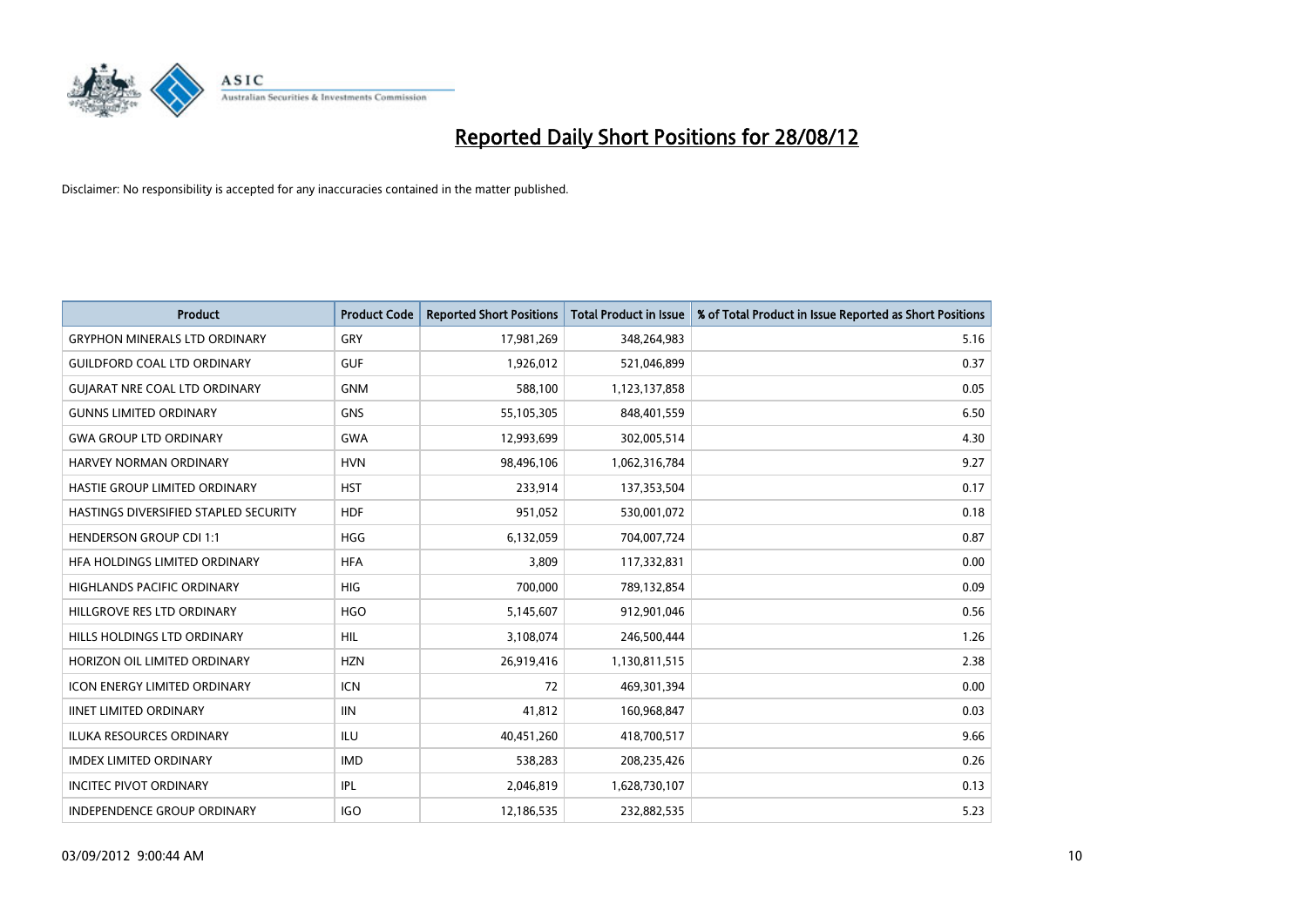

| <b>Product</b>                                  | <b>Product Code</b> | <b>Reported Short Positions</b> | <b>Total Product in Issue</b> | % of Total Product in Issue Reported as Short Positions |
|-------------------------------------------------|---------------------|---------------------------------|-------------------------------|---------------------------------------------------------|
| <b>INDOCHINE MINING LTD ORDINARY</b>            | <b>IDC</b>          | 5,271                           | 546,306,846                   | 0.00                                                    |
| INDOPHIL RESOURCES ORDINARY                     | <b>IRN</b>          | 1,114,761                       | 1,203,146,194                 | 0.09                                                    |
| <b>INDUSTREA LIMITED ORDINARY</b>               | IDL                 | 572,440                         | 370,268,218                   | 0.15                                                    |
| INFIGEN ENERGY STAPLED SECURITIES               | <b>IFN</b>          | 4,002,878                       | 762,265,972                   | 0.53                                                    |
| INSURANCE AUSTRALIA ORDINARY                    | IAG                 | 10,202,130                      | 2,079,034,021                 | 0.49                                                    |
| <b>INTEGRA MINING LTD, ORDINARY</b>             | <b>IGR</b>          | 4,320,793                       | 934,440,899                   | 0.46                                                    |
| <b>INTREPID MINES ORDINARY</b>                  | <b>IAU</b>          | 8,395,939                       | 553,657,757                   | 1.52                                                    |
| <b>INVESTA OFFICE FUND STAPLED SECURITIES</b>   | <b>IOF</b>          | 2,513,972                       | 614,047,458                   | 0.41                                                    |
| <b>INVOCARE LIMITED ORDINARY</b>                | <b>IVC</b>          | 3,449,267                       | 110,030,298                   | 3.13                                                    |
| <b>ION LIMITED ORDINARY</b>                     | <b>ION</b>          | 164,453                         | 256,365,105                   | 0.06                                                    |
| <b>IOOF HOLDINGS LTD ORDINARY</b>               | IFL.                | 2,449,767                       | 229,794,395                   | 1.07                                                    |
| <b>IRESS LIMITED ORDINARY</b>                   | <b>IRE</b>          | 3,430,533                       | 128,428,871                   | 2.67                                                    |
| <b>IRON ORE HOLDINGS ORDINARY</b>               | <b>IOH</b>          | 42,893                          | 161,174,005                   | 0.03                                                    |
| ISHARES MSCI AUS 200 ISHARES MSCI AUS 200       | <b>IOZ</b>          | 10,552                          | 5,253,191                     | 0.20                                                    |
| <b>ISHARES MSCI S KOREA CDI 1:1</b>             | <b>IKO</b>          | 11,393                          | 51,900,000                    | 0.02                                                    |
| <b>IVANHOE AUSTRALIA ORDINARY</b>               | <b>IVA</b>          | 3,611,568                       | 554,687,635                   | 0.65                                                    |
| <b>JAMES HARDIE INDUST CHESS DEPOSITARY INT</b> | <b>IHX</b>          | 10,120,750                      | 438,172,130                   | 2.31                                                    |
| <b>IB HI-FI LIMITED ORDINARY</b>                | <b>IBH</b>          | 20,579,042                      | 98,850,643                    | 20.82                                                   |
| <b>JUPITER MINES ORDINARY</b>                   | <b>IMS</b>          | 74                              | 2,056,834,044                 | 0.00                                                    |
| <b>KAGARA LTD ORDINARY</b>                      | KZL                 | 3,427,458                       | 798,953,117                   | 0.43                                                    |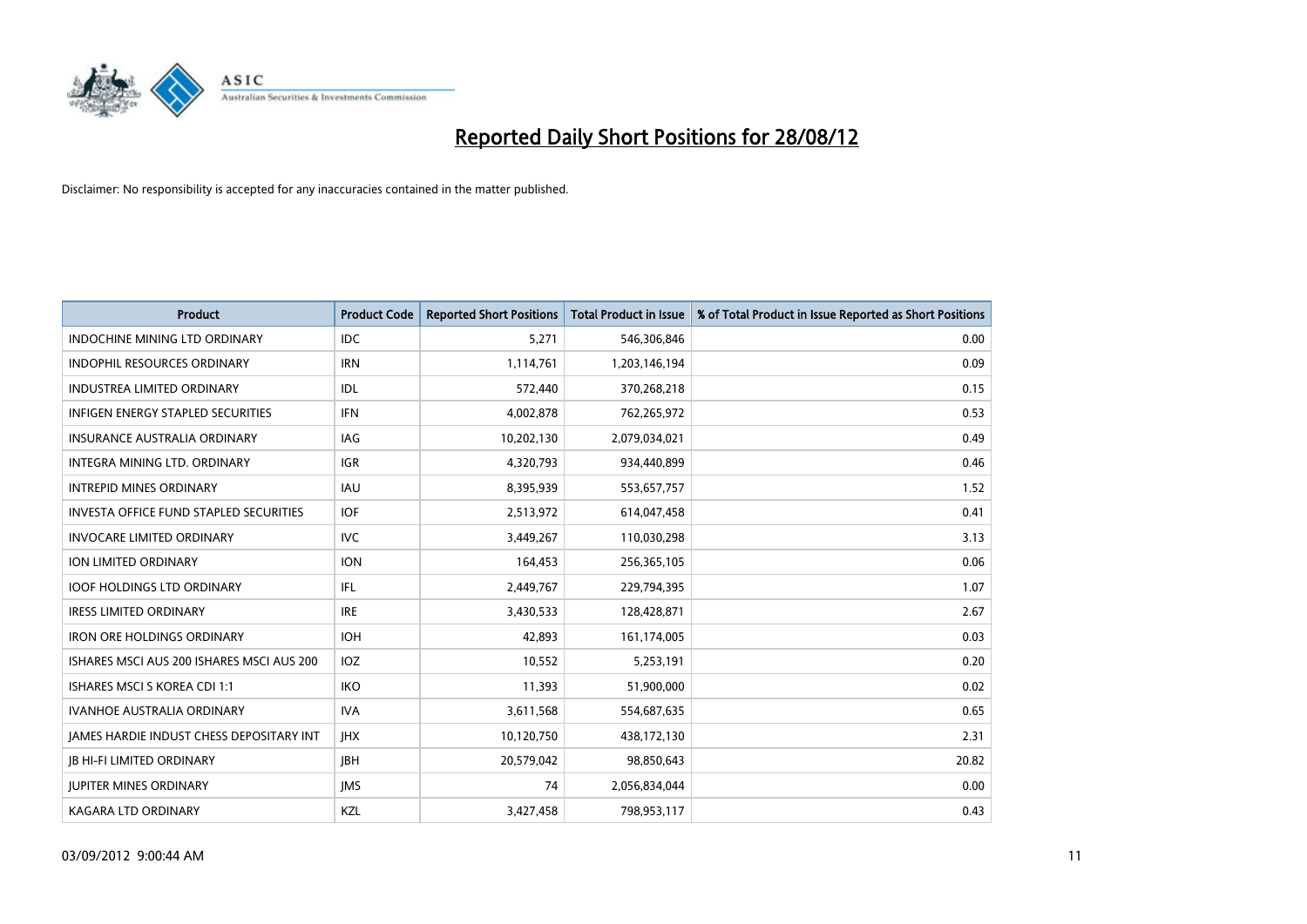

| <b>Product</b>                        | <b>Product Code</b> | <b>Reported Short Positions</b> | <b>Total Product in Issue</b> | % of Total Product in Issue Reported as Short Positions |
|---------------------------------------|---------------------|---------------------------------|-------------------------------|---------------------------------------------------------|
| KANGAROO RES LTD ORDINARY             | <b>KRL</b>          | 496,434                         | 3,434,430,012                 | 0.01                                                    |
| KAROON GAS AUSTRALIA ORDINARY         | <b>KAR</b>          | 779,486                         | 221,420,769                   | 0.35                                                    |
| KATHMANDU HOLD LTD ORDINARY           | <b>KMD</b>          | 1,188,481                       | 200,165,940                   | 0.59                                                    |
| <b>KBL MINING LIMITED ORDINARY</b>    | <b>KBL</b>          | 1,820                           | 285,421,456                   | 0.00                                                    |
| <b>KENTOR GOLD LIMITED ORDINARY</b>   | KGL                 | 275                             | 140,040,563                   | 0.00                                                    |
| KINGSGATE CONSOLID. ORDINARY          | <b>KCN</b>          | 7,167,137                       | 151,347,122                   | 4.74                                                    |
| KINGSROSE MINING LTD ORDINARY         | <b>KRM</b>          | 208,497                         | 289,243,617                   | 0.07                                                    |
| LEIGHTON HOLDINGS ORDINARY            | LEI                 | 12,620,293                      | 337,087,596                   | 3.74                                                    |
| LEND LEASE GROUP UNIT/ORD STAPLED     | LLC                 | 7,403,870                       | 572,789,827                   | 1.29                                                    |
| LINC ENERGY LTD ORDINARY              | <b>LNC</b>          | 44,180,651                      | 504,487,631                   | 8.76                                                    |
| LIQUEFIED NATURAL ORDINARY            | <b>LNG</b>          | 272,800                         | 267,699,015                   | 0.10                                                    |
| LYCOPODIUM LIMITED ORDINARY           | LYL                 | 10                              | 38,655,103                    | 0.00                                                    |
| LYNAS CORPORATION ORDINARY            | <b>LYC</b>          | 190,207,424                     | 1,715,029,131                 | 11.09                                                   |
| M2 TELECOMMUNICATION ORDINARY         | <b>MTU</b>          | 2,340,402                       | 156,581,954                   | 1.49                                                    |
| <b>MACMAHON HOLDINGS ORDINARY</b>     | <b>MAH</b>          | 4,817,467                       | 741,316,038                   | 0.65                                                    |
| MACQ ATLAS ROADS GRP ORDINARY STAPLED | <b>MQA</b>          | 5,610,089                       | 478,531,436                   | 1.17                                                    |
| MACQUARIE GROUP LTD ORDINARY          | <b>MOG</b>          | 6,668,785                       | 340,876,697                   | 1.96                                                    |
| MARENGO MINING ORDINARY               | <b>MGO</b>          | 39,850                          | 1,137,720,551                 | 0.00                                                    |
| MASTERMYNE GROUP LTD ORDINARY         | <b>MYE</b>          | 49,000                          | 75,367,514                    | 0.07                                                    |
| MATRIX C & E LTD ORDINARY             | <b>MCE</b>          | 1,017,219                       | 94,555,428                    | 1.08                                                    |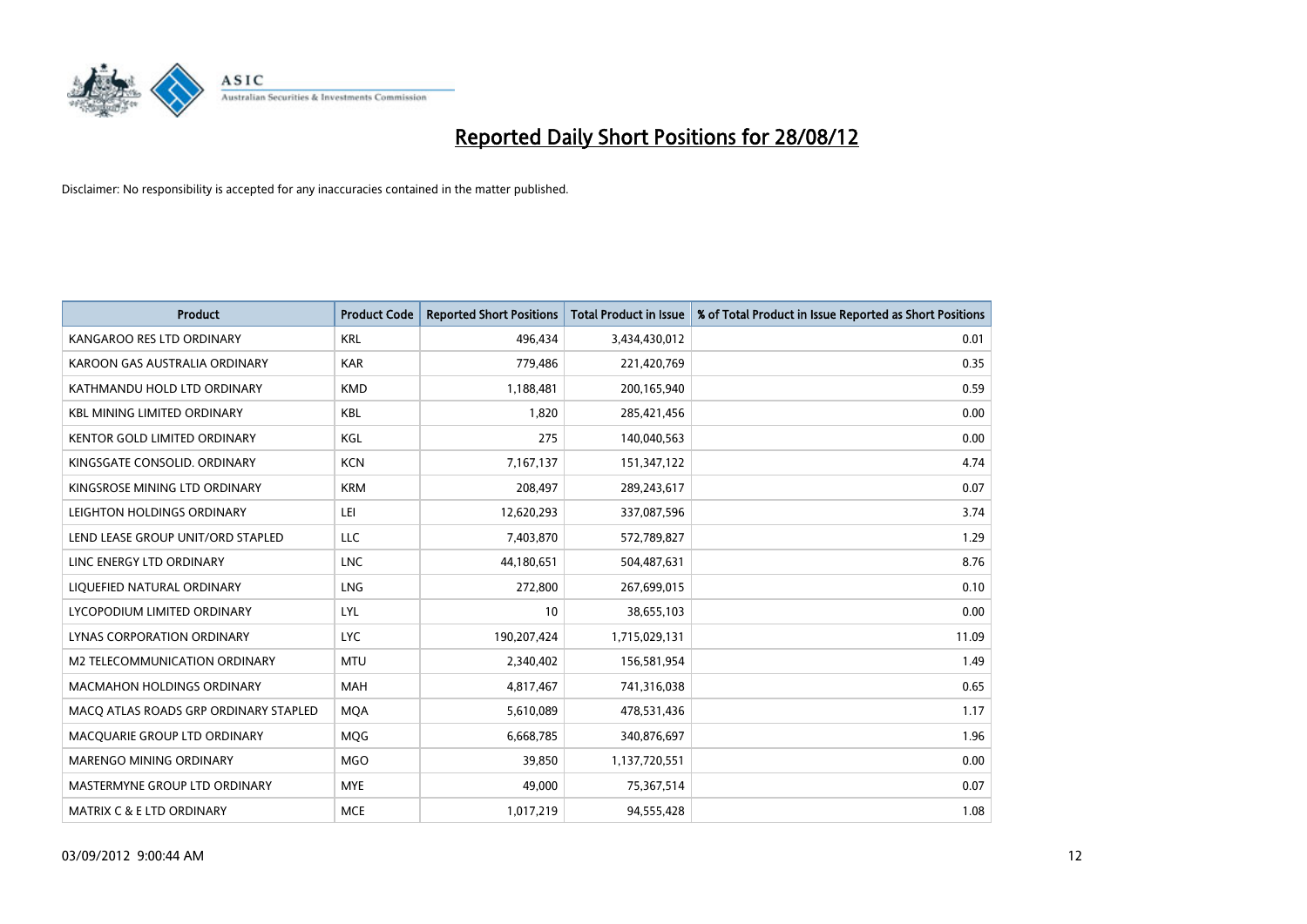

| <b>Product</b>                    | <b>Product Code</b> | <b>Reported Short Positions</b> | <b>Total Product in Issue</b> | % of Total Product in Issue Reported as Short Positions |
|-----------------------------------|---------------------|---------------------------------|-------------------------------|---------------------------------------------------------|
| <b>MAVERICK DRILLING ORDINARY</b> | <b>MAD</b>          | 2,433,618                       | 292,104,090                   | 0.83                                                    |
| MCMILLAN SHAKESPEARE ORDINARY     | <b>MMS</b>          | 95,622                          | 74,523,965                    | 0.13                                                    |
| MEDUSA MINING LTD ORDINARY        | <b>MML</b>          | 1,371,085                       | 188,903,911                   | 0.73                                                    |
| MELBOURNE IT LIMITED ORDINARY     | <b>MLB</b>          | 50,302                          | 81,965,992                    | 0.06                                                    |
| MEO AUSTRALIA LTD ORDINARY        | <b>MEO</b>          | 3,341,295                       | 539,913,260                   | 0.62                                                    |
| <b>MERMAID MARINE ORDINARY</b>    | <b>MRM</b>          | 1,617,948                       | 219,453,350                   | 0.74                                                    |
| <b>MESOBLAST LIMITED ORDINARY</b> | <b>MSB</b>          | 18,533,201                      | 284,478,361                   | 6.51                                                    |
| METALS X LIMITED ORDINARY         | <b>MLX</b>          | 1,820,683                       | 1,316,663,257                 | 0.14                                                    |
| METCASH LIMITED ORDINARY          | <b>MTS</b>          | 44,272,969                      | 880,704,786                   | 5.03                                                    |
| METMINCO LIMITED ORDINARY         | <b>MNC</b>          | 13,678                          | 1,749,541,573                 | 0.00                                                    |
| MHM METALS LIMITED ORDINARY       | <b>MHM</b>          | 37,083                          | 117, 171, 667                 | 0.03                                                    |
| MICLYN EXP OFFSHR ORDINARY        | <b>MIO</b>          | 89,955                          | 278,515,705                   | 0.03                                                    |
| MILTON CORPORATION ORDINARY       | <b>MLT</b>          | 12,800                          | 121,625,655                   | 0.01                                                    |
| MINCOR RESOURCES NL ORDINARY      | <b>MCR</b>          | 929,509                         | 188,208,274                   | 0.49                                                    |
| MINERAL DEPOSITS ORDINARY         | <b>MDL</b>          | 473,134                         | 83,538,786                    | 0.57                                                    |
| MINERAL RESOURCES. ORDINARY       | <b>MIN</b>          | 3,409,285                       | 184,956,018                   | 1.84                                                    |
| MIRABELA NICKEL LTD ORDINARY      | <b>MBN</b>          | 12,450,042                      | 876,571,645                   | 1.42                                                    |
| MIRVAC GROUP STAPLED SECURITIES   | <b>MGR</b>          | 13,106,157                      | 3,422,151,869                 | 0.38                                                    |
| MOLOPO ENERGY LTD ORDINARY        | <b>MPO</b>          | 1,124,797                       | 245,849,711                   | 0.46                                                    |
| MOLY MINES LIMITED ORDINARY       | <b>MOL</b>          | 101                             | 384,893,989                   | 0.00                                                    |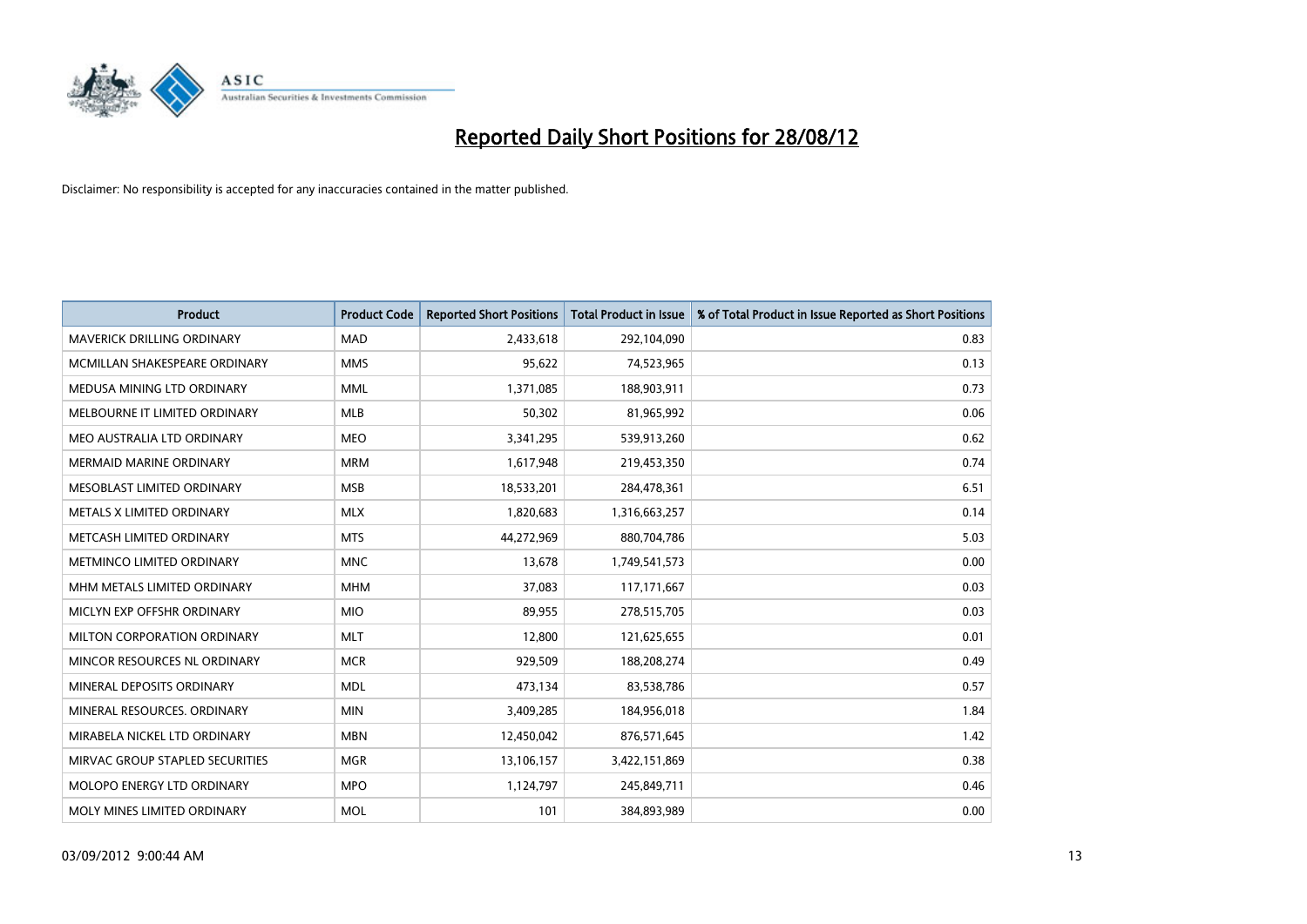

| <b>Product</b>                    | <b>Product Code</b> | <b>Reported Short Positions</b> | <b>Total Product in Issue</b> | % of Total Product in Issue Reported as Short Positions |
|-----------------------------------|---------------------|---------------------------------|-------------------------------|---------------------------------------------------------|
| MONADELPHOUS GROUP ORDINARY       | <b>MND</b>          | 4,828,924                       | 88,674,327                    | 5.45                                                    |
| MORTGAGE CHOICE LTD ORDINARY      | <b>MOC</b>          | 2,324,547                       | 120,319,572                   | 1.93                                                    |
| <b>MOUNT GIBSON IRON ORDINARY</b> | <b>MGX</b>          | 3,649,687                       | 1,085,728,430                 | 0.34                                                    |
| MURCHISON METALS LTD ORDINARY     | <b>MMX</b>          | 1,141,394                       | 450,427,346                   | 0.25                                                    |
| MYER HOLDINGS LTD ORDINARY        | <b>MYR</b>          | 59,546,708                      | 583,384,551                   | 10.21                                                   |
| <b>MYSTATE LIMITED ORDINARY</b>   | <b>MYS</b>          | 20,991                          | 86,977,573                    | 0.02                                                    |
| NATIONAL AUST. BANK ORDINARY      | <b>NAB</b>          | 20,278,265                      | 2,273,158,183                 | 0.89                                                    |
| NAVITAS LIMITED ORDINARY          | <b>NVT</b>          | 11,904,630                      | 375,318,628                   | 3.17                                                    |
| NEON ENERGY LIMITED ORDINARY      | <b>NEN</b>          | 3,964,880                       | 439,237,518                   | 0.90                                                    |
| NEW HOPE CORPORATION ORDINARY     | <b>NHC</b>          | 2,989,831                       | 830,411,534                   | 0.36                                                    |
| NEWCREST MINING ORDINARY          | <b>NCM</b>          | 2,749,559                       | 765,000,000                   | 0.36                                                    |
| NEWS CORP A NON-VOTING CDI        | <b>NWSLV</b>        | 3,249,880                       | 1,566,810,431                 | 0.21                                                    |
| NEWS CORP B VOTING CDI            | <b>NWS</b>          | 1,389,372                       | 798,520,953                   | 0.17                                                    |
| NEWSAT LIMITED ORDINARY           | <b>NWT</b>          | 70,000                          | 233,052,157                   | 0.03                                                    |
| NEXTDC LIMITED ORDINARY           | <b>NXT</b>          | 2,455,379                       | 150,602,388                   | 1.63                                                    |
| NEXUS ENERGY LIMITED ORDINARY     | <b>NXS</b>          | 3,421,216                       | 1,329,821,159                 | 0.26                                                    |
| NIB HOLDINGS LIMITED ORDINARY     | <b>NHF</b>          | 60,069                          | 439,004,182                   | 0.01                                                    |
| NIDO PETROLEUM ORDINARY           | <b>NDO</b>          | 105,313                         | 1,390,829,818                 | 0.01                                                    |
| NOBLE MINERAL RES ORDINARY        | <b>NMG</b>          | 4,536,497                       | 610,147,952                   | 0.74                                                    |
| NORFOLK GROUP ORDINARY            | <b>NFK</b>          | 350                             | 158,890,730                   | 0.00                                                    |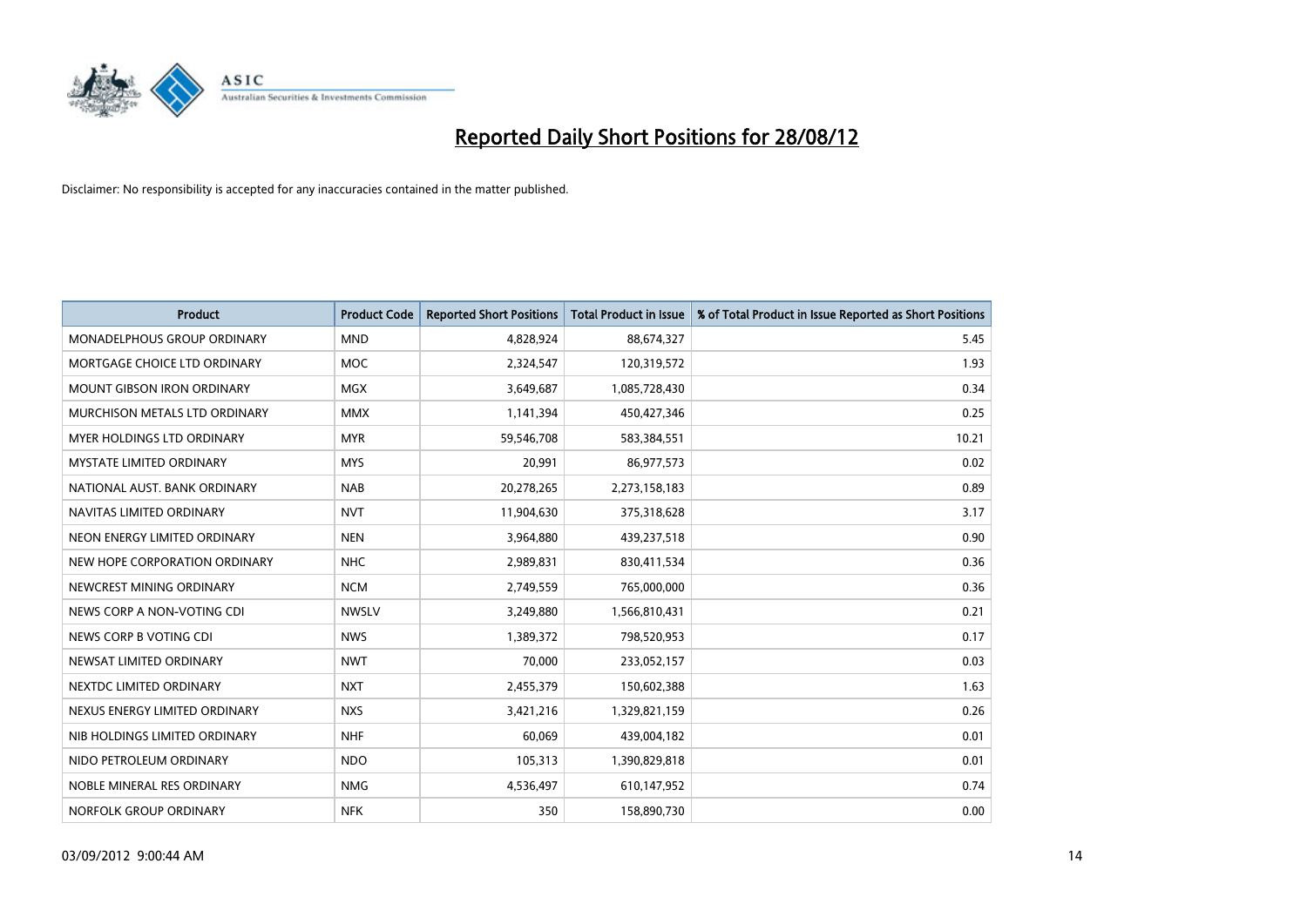

| <b>Product</b>                        | <b>Product Code</b> | <b>Reported Short Positions</b> | <b>Total Product in Issue</b> | % of Total Product in Issue Reported as Short Positions |
|---------------------------------------|---------------------|---------------------------------|-------------------------------|---------------------------------------------------------|
| NORTHERN IRON LTD ORDINARY            | <b>NFE</b>          | 163,624                         | 369,980,113                   | 0.04                                                    |
| NORTHERN STAR ORDINARY                | <b>NST</b>          | 1,356,957                       | 410,514,273                   | 0.33                                                    |
| NRW HOLDINGS LIMITED ORDINARY         | <b>NWH</b>          | 2,765,377                       | 278,888,011                   | 0.99                                                    |
| NUFARM LIMITED ORDINARY               | <b>NUF</b>          | 6,209,072                       | 262,142,247                   | 2.37                                                    |
| OAKTON LIMITED ORDINARY               | <b>OKN</b>          | 192,128                         | 91,721,874                    | 0.21                                                    |
| OCEANAGOLD CORP. CHESS DEPOSITARY INT | <b>OGC</b>          | 563,724                         | 262,982,710                   | 0.21                                                    |
| OIL SEARCH LTD ORDINARY               | <b>OSH</b>          | 5,390,622                       | 1,331,356,047                 | 0.40                                                    |
| OM HOLDINGS LIMITED ORDINARY          | <b>OMH</b>          | 4,433,940                       | 604,105,150                   | 0.73                                                    |
| ORICA LIMITED ORDINARY                | ORI                 | 1,693,899                       | 365,642,802                   | 0.46                                                    |
| ORIGIN ENERGY ORDINARY                | <b>ORG</b>          | 6,291,730                       | 1,089,633,153                 | 0.58                                                    |
| OROCOBRE LIMITED ORDINARY             | <b>ORE</b>          | 117,503                         | 103,195,029                   | 0.11                                                    |
| OROTONGROUP LIMITED ORDINARY          | <b>ORL</b>          | 170,416                         | 40,880,902                    | 0.42                                                    |
| OZ MINERALS ORDINARY                  | OZL                 | 7,003,093                       | 303,470,022                   | 2.31                                                    |
| <b>PACIFIC BRANDS ORDINARY</b>        | <b>PBG</b>          | 6,031,054                       | 912,915,695                   | 0.66                                                    |
| PALADIN ENERGY LTD ORDINARY           | <b>PDN</b>          | 63,616,539                      | 835,645,290                   | 7.61                                                    |
| PANAUST LIMITED ORDINARY              | <b>PNA</b>          | 3,819,385                       | 604,599,995                   | 0.63                                                    |
| PANCONTINENTAL OIL ORDINARY           | <b>PCL</b>          | 200,000                         | 1,148,744,096                 | 0.02                                                    |
| PANORAMIC RESOURCES ORDINARY          | PAN                 | 5,140,488                       | 255,681,195                   | 2.01                                                    |
| PAPERLINX LIMITED ORDINARY            | <b>PPX</b>          | 1,502,112                       | 609,280,761                   | 0.25                                                    |
| PAPILLON RES LTD ORDINARY             | PIR                 | 566,406                         | 245,819,121                   | 0.23                                                    |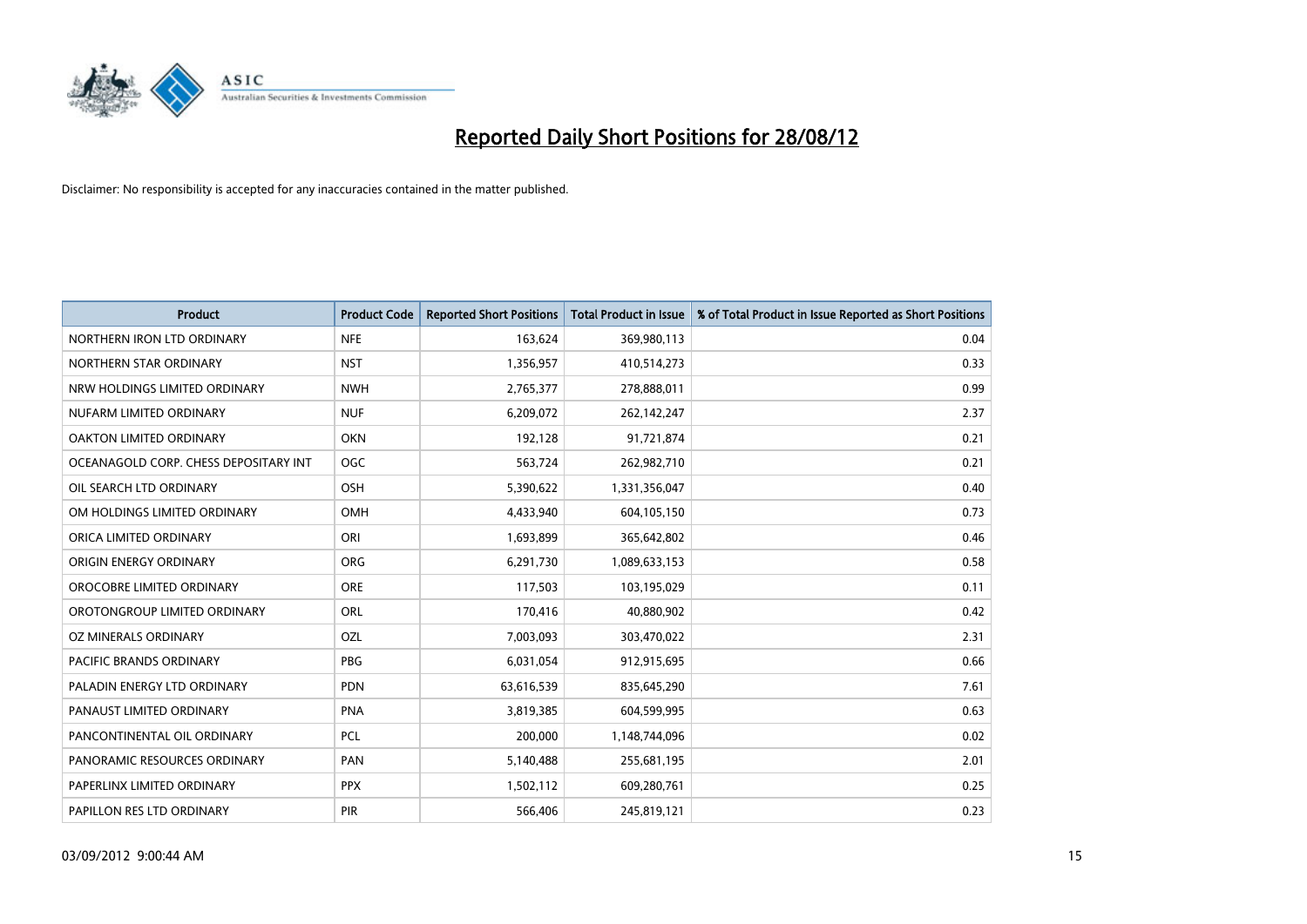

| <b>Product</b>                      | <b>Product Code</b> | <b>Reported Short Positions</b> | <b>Total Product in Issue</b> | % of Total Product in Issue Reported as Short Positions |
|-------------------------------------|---------------------|---------------------------------|-------------------------------|---------------------------------------------------------|
| PEET LIMITED ORDINARY               | <b>PPC</b>          | 1,699,317                       | 320,170,604                   | 0.53                                                    |
| PERILYA LIMITED ORDINARY            | PEM                 | 239,324                         | 769,316,426                   | 0.03                                                    |
| PERPETUAL LIMITED ORDINARY          | PPT                 | 2,301,707                       | 41,980,678                    | 5.48                                                    |
| PERSEUS MINING LTD ORDINARY         | PRU                 | 11,006,782                      | 457,962,088                   | 2.40                                                    |
| PHARMAXIS LTD ORDINARY              | <b>PXS</b>          | 4,808,969                       | 307,888,389                   | 1.56                                                    |
| PLATINUM ASSET ORDINARY             | <b>PTM</b>          | 10,244,354                      | 561,347,878                   | 1.82                                                    |
| PLATINUM AUSTRALIA ORDINARY         | <b>PLA</b>          | 836,127                         | 504,968,043                   | 0.17                                                    |
| PMI GOLD CORP CDI 1:1               | <b>PVM</b>          | 165,068                         | 71,705,667                    | 0.23                                                    |
| PMP LIMITED ORDINARY                | <b>PMP</b>          | 71,219                          | 323,781,124                   | 0.02                                                    |
| PREMIER INVESTMENTS ORDINARY        | <b>PMV</b>          | 807,313                         | 155,260,478                   | 0.52                                                    |
| PRIMA BIOMED LTD ORDINARY           | <b>PRR</b>          | 4,000,000                       | 1,066,063,388                 | 0.38                                                    |
| PRIMARY HEALTH CARE ORDINARY        | <b>PRY</b>          | 20,855,622                      | 501,717,314                   | 4.16                                                    |
| PRIMEAG AUSTRALIA ORDINARY          | PAG                 | 77,189                          | 266,394,444                   | 0.03                                                    |
| PROGRAMMED ORDINARY                 | <b>PRG</b>          | 582,849                         | 118,175,280                   | 0.49                                                    |
| <b>QANTAS AIRWAYS ORDINARY</b>      | QAN                 | 14,352,072                      | 2,265,123,620                 | 0.63                                                    |
| <b>OBE INSURANCE GROUP ORDINARY</b> | <b>OBE</b>          | 53,504,979                      | 1,181,684,901                 | 4.53                                                    |
| OR NATIONAL LIMITED ORDINARY        | <b>ORN</b>          | 18,773,293                      | 2,440,000,000                 | 0.77                                                    |
| ORXPHARMA LTD ORDINARY              | <b>QRX</b>          | 151,980                         | 144,577,206                   | 0.11                                                    |
| <b>QUBE LOGISTICS HLDG ORDINARY</b> | <b>QUB</b>          | 6,366,383                       | 921,407,185                   | 0.69                                                    |
| RAMELIUS RESOURCES ORDINARY         | <b>RMS</b>          | 3,440,667                       | 336,256,949                   | 1.02                                                    |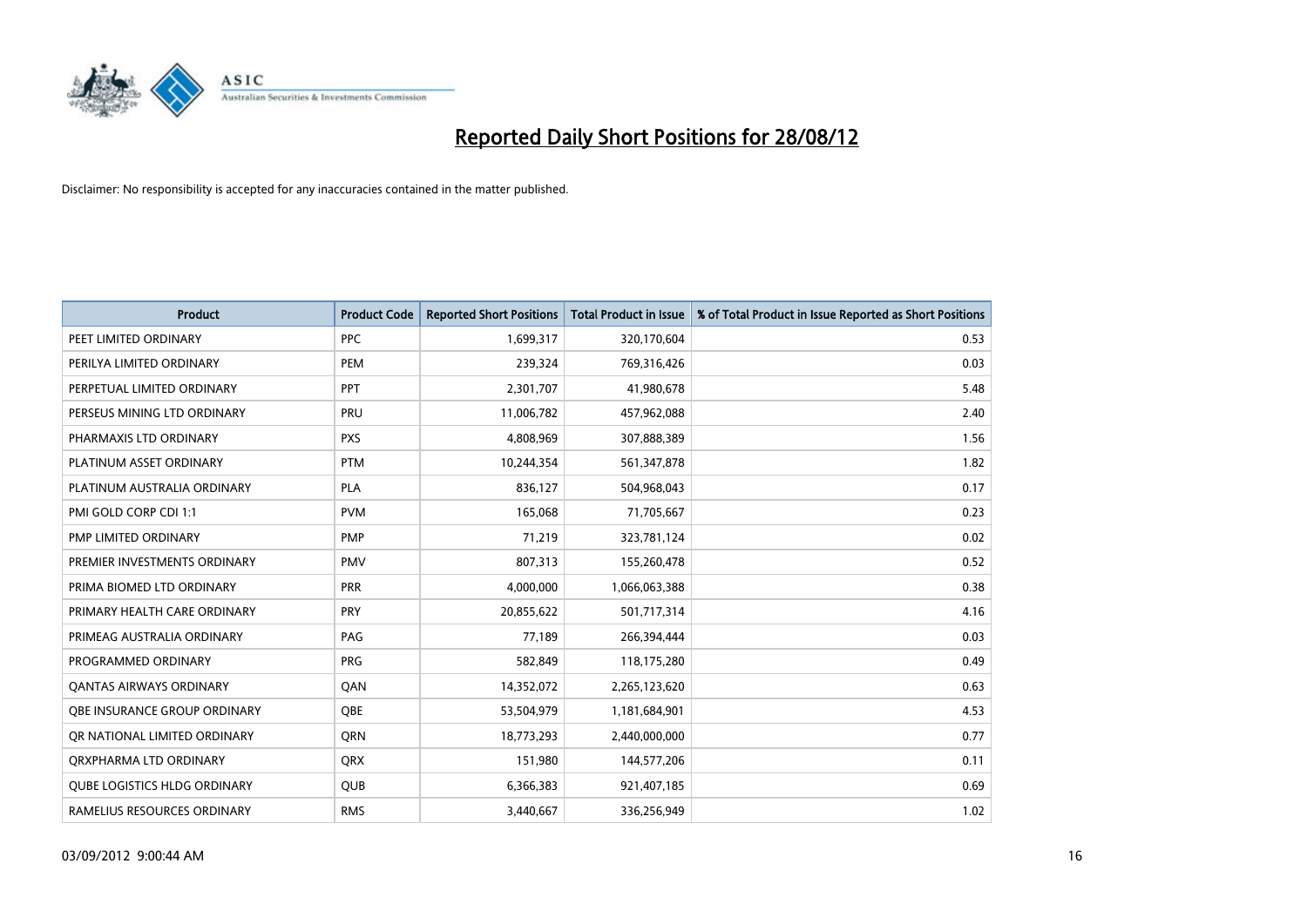

| <b>Product</b>                  | <b>Product Code</b> | <b>Reported Short Positions</b> | <b>Total Product in Issue</b> | % of Total Product in Issue Reported as Short Positions |
|---------------------------------|---------------------|---------------------------------|-------------------------------|---------------------------------------------------------|
| RAMSAY HEALTH CARE ORDINARY     | <b>RHC</b>          | 2,987,647                       | 202,081,252                   | 1.48                                                    |
| RANGE RESOURCES LTD ORDINARY    | <b>RRS</b>          | 351,831                         | 2,118,880,660                 | 0.02                                                    |
| <b>RCR TOMLINSON ORDINARY</b>   | <b>RCR</b>          | 32,957                          | 131,444,875                   | 0.03                                                    |
| <b>REA GROUP ORDINARY</b>       | <b>REA</b>          | 290,406                         | 131,714,699                   | 0.22                                                    |
| RECKON LIMITED ORDINARY         | <b>RKN</b>          | 703,378                         | 129,488,015                   | 0.54                                                    |
| <b>RED 5 LIMITED ORDINARY</b>   | <b>RED</b>          | 242,389                         | 135,488,008                   | 0.18                                                    |
| RED EMPEROR RESOURCE ORDINARY   | <b>RMP</b>          | 4,500                           | 266,234,221                   | 0.00                                                    |
| RED FORK ENERGY ORDINARY        | <b>RFE</b>          | 1,517,185                       | 310,324,853                   | 0.49                                                    |
| REDBANK ENERGY LTD ORDINARY     | AEJ                 | 13                              | 786,287                       | 0.00                                                    |
| <b>REGIS RESOURCES ORDINARY</b> | <b>RRL</b>          | 977,402                         | 453,366,465                   | 0.22                                                    |
| RESMED INC CDI 10:1             | <b>RMD</b>          | 1,879,970                       | 1,556,242,300                 | 0.12                                                    |
| <b>RESOLUTE MINING ORDINARY</b> | <b>RSG</b>          | 2,667,949                       | 628,628,623                   | 0.42                                                    |
| RESOURCE GENERATION ORDINARY    | <b>RES</b>          | 173                             | 262,895,652                   | 0.00                                                    |
| RETAIL FOOD GROUP ORDINARY      | <b>RFG</b>          | 60                              | 108,910,114                   | 0.00                                                    |
| REVERSE CORP LIMITED ORDINARY   | <b>REF</b>          | 100                             | 92,382,175                    | 0.00                                                    |
| REX MINERALS LIMITED ORDINARY   | <b>RXM</b>          | 510,475                         | 188,907,284                   | 0.27                                                    |
| RHG LIMITED ORDINARY            | <b>RHG</b>          | 36,083                          | 308,483,177                   | 0.01                                                    |
| RIALTO ENERGY ORDINARY          | <b>RIA</b>          | 14,233                          | 672,259,992                   | 0.00                                                    |
| RIO TINTO LIMITED ORDINARY      | <b>RIO</b>          | 17,793,663                      | 435,758,720                   | 4.08                                                    |
| ROC OIL COMPANY ORDINARY        | <b>ROC</b>          | 2,882,928                       | 683,235,552                   | 0.42                                                    |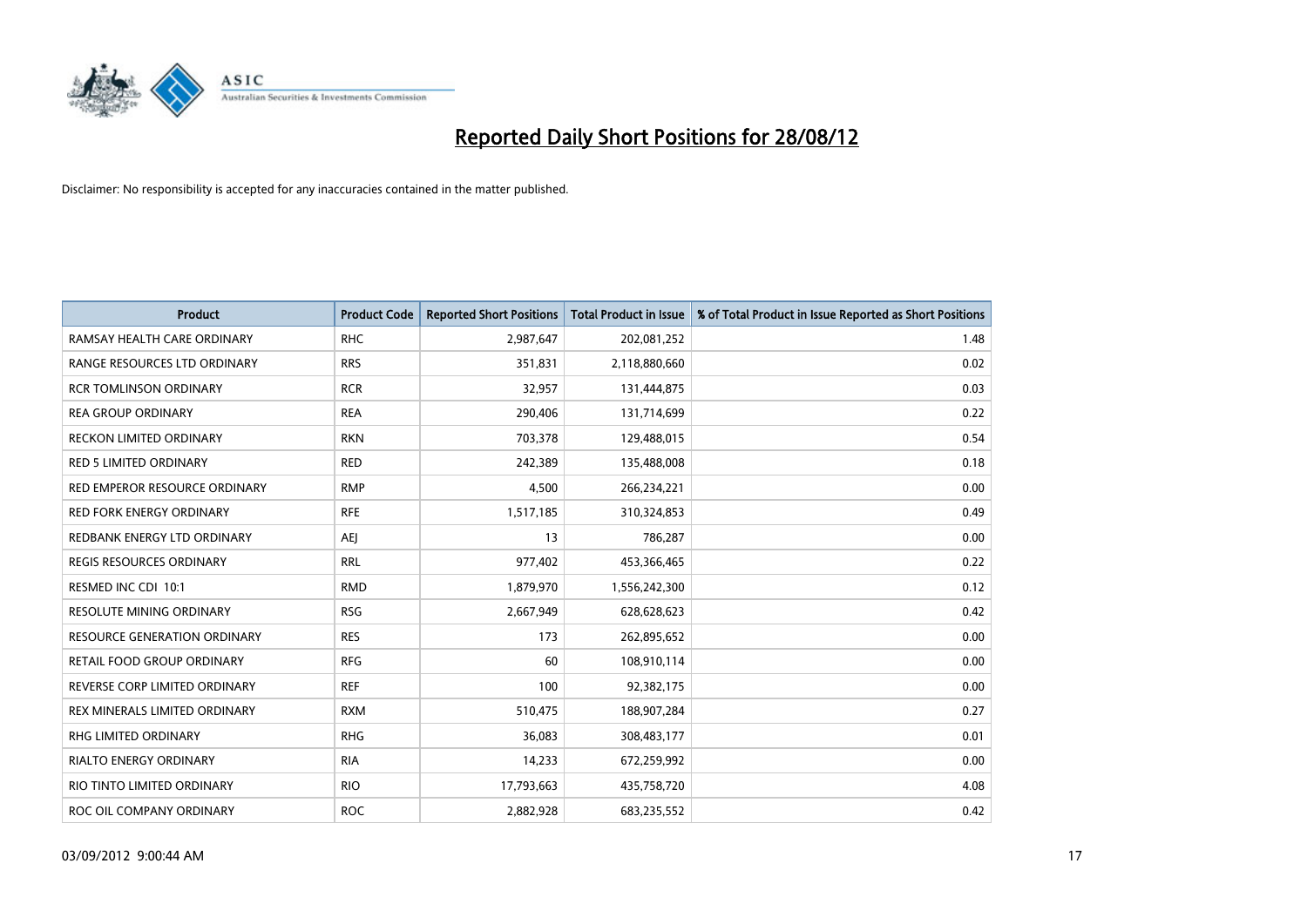

| <b>Product</b>                           | <b>Product Code</b> | <b>Reported Short Positions</b> | <b>Total Product in Issue</b> | % of Total Product in Issue Reported as Short Positions |
|------------------------------------------|---------------------|---------------------------------|-------------------------------|---------------------------------------------------------|
| <b>RURALCO HOLDINGS ORDINARY</b>         | <b>RHL</b>          | 12,000                          | 55,019,284                    | 0.02                                                    |
| SAI GLOBAL LIMITED ORDINARY              | SAI                 | 2,467,744                       | 204,764,512                   | 1.21                                                    |
| SALMAT LIMITED ORDINARY                  | <b>SLM</b>          | 2,691,950                       | 159,802,174                   | 1.68                                                    |
| SAMSON OIL & GAS LTD ORDINARY            | SSN                 | 3,560,645                       | 1,787,432,299                 | 0.20                                                    |
| SANDFIRE RESOURCES ORDINARY              | <b>SFR</b>          | 4,555,062                       | 151,557,635                   | 3.01                                                    |
| <b>SANTOS LTD ORDINARY</b>               | <b>STO</b>          | 4,777,367                       | 953,040,726                   | 0.50                                                    |
| SARACEN MINERAL ORDINARY                 | <b>SAR</b>          | 4,195,876                       | 594,815,640                   | 0.71                                                    |
| SEDGMAN LIMITED ORDINARY                 | <b>SDM</b>          | 153,376                         | 214,292,930                   | 0.07                                                    |
| SEEK LIMITED ORDINARY                    | <b>SEK</b>          | 11,555,372                      | 337,101,307                   | 3.43                                                    |
| SENEX ENERGY LIMITED ORDINARY            | <b>SXY</b>          | 4,946,813                       | 1,138,734,837                 | 0.43                                                    |
| SERVCORP LIMITED ORDINARY                | SRV                 | 101                             | 98,440,807                    | 0.00                                                    |
| SERVICE STREAM ORDINARY                  | <b>SSM</b>          | 400                             | 283,418,867                   | 0.00                                                    |
| SEVEN GROUP HOLDINGS ORDINARY            | <b>SVW</b>          | 1,749,674                       | 307,410,281                   | 0.57                                                    |
| SEVEN WEST MEDIA LTD ORDINARY            | <b>SWM</b>          | 17,891,656                      | 999,160,872                   | 1.79                                                    |
| SIGMA PHARMACEUTICAL ORDINARY            | <b>SIP</b>          | 5,595,519                       | 1,186,303,520                 | 0.47                                                    |
| SILEX SYSTEMS ORDINARY                   | <b>SLX</b>          | 842,137                         | 170,143,997                   | 0.49                                                    |
| SILVER LAKE RESOURCE ORDINARY            | <b>SLR</b>          | 8,491,975                       | 225,493,476                   | 3.77                                                    |
| SIMS METAL MGMT LTD ORDINARY             | SGM                 | 10,037,052                      | 204,835,577                   | 4.90                                                    |
| SINGAPORE TELECOMM. CHESS DEPOSITARY INT | SGT                 | 9,919,200                       | 154,444,714                   | 6.42                                                    |
| SIRTEX MEDICAL ORDINARY                  | <b>SRX</b>          | 43,374                          | 55,768,136                    | 0.08                                                    |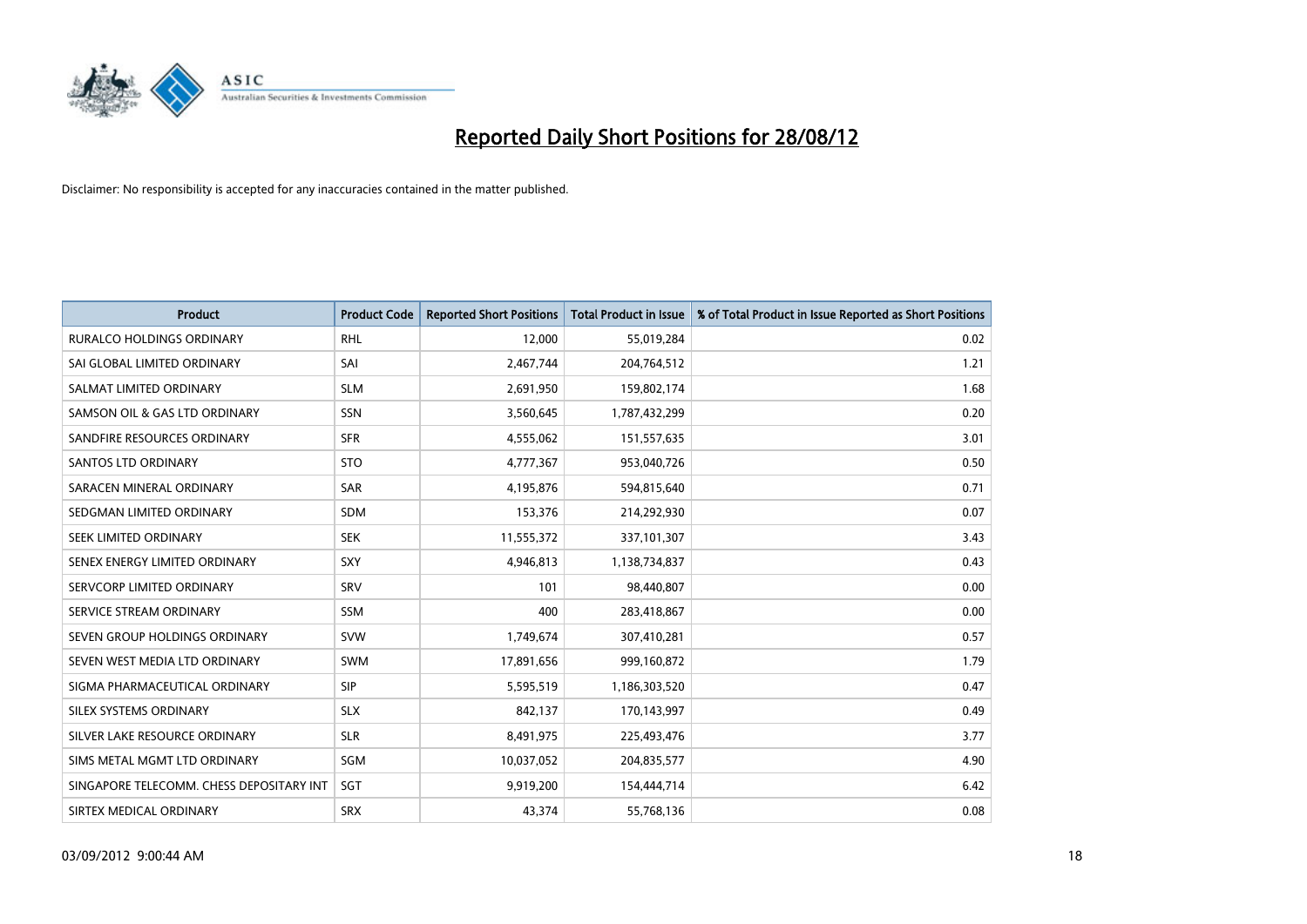

| <b>Product</b>                           | <b>Product Code</b> | <b>Reported Short Positions</b> | <b>Total Product in Issue</b> | % of Total Product in Issue Reported as Short Positions |
|------------------------------------------|---------------------|---------------------------------|-------------------------------|---------------------------------------------------------|
| SKILLED GROUP LTD ORDINARY               | <b>SKE</b>          | 12,728                          | 233,487,276                   | 0.01                                                    |
| SKYCITY ENT GRP LTD ORDINARY             | <b>SKC</b>          | 55,101                          | 576,958,340                   | 0.01                                                    |
| <b>SLATER &amp; GORDON ORDINARY</b>      | <b>SGH</b>          | 1,001                           | 168,600,731                   | 0.00                                                    |
| SMS MANAGEMENT. ORDINARY                 | <b>SMX</b>          | 795,249                         | 68,464,436                    | 1.16                                                    |
| SONIC HEALTHCARE ORDINARY                | <b>SHL</b>          | 5,511,570                       | 390,969,875                   | 1.41                                                    |
| SOUL PATTINSON (W.H) ORDINARY            | SOL                 | 2,940                           | 239,395,320                   | 0.00                                                    |
| SOUTH BOULDER MINES ORDINARY             | <b>STB</b>          | 109,739                         | 126,732,826                   | 0.09                                                    |
| SP AUSNET STAPLED SECURITIES             | <b>SPN</b>          | 1,763,720                       | 3,339,620,165                 | 0.05                                                    |
| SPARK INFRASTRUCTURE STAPLED NOTE & UNIT | SKI                 | 35,645,853                      | 1,326,734,264                 | 2.69                                                    |
| SPDR 200 FUND ETF UNITS                  | <b>STW</b>          | 144,588                         | 50,259,567                    | 0.29                                                    |
| SPDR 50 FUND ETF UNITS                   | <b>SFY</b>          | 401,384                         | 6,123,605                     | 6.55                                                    |
| SPECIALTY FASHION ORDINARY               | <b>SFH</b>          | 2,440,932                       | 192,236,121                   | 1.27                                                    |
| ST BARBARA LIMITED ORDINARY              | <b>SBM</b>          | 11,416,211                      | 325,615,389                   | 3.51                                                    |
| STANMORE COAL LTD ORDINARY               | <b>SMR</b>          | 32,870                          | 179,409,108                   | 0.02                                                    |
| STARPHARMA HOLDINGS ORDINARY             | SPL                 | 2,658,128                       | 282,787,260                   | 0.94                                                    |
| STHN CROSS MEDIA ORDINARY                | SXL                 | 17,751,208                      | 704,858,525                   | 2.52                                                    |
| STOCKLAND UNITS/ORD STAPLED              | SGP                 | 7,601,208                       | 2,203,157,963                 | 0.35                                                    |
| STRAITS RES LTD. ORDINARY                | SRQ                 | 74,634                          | 456,529,474                   | 0.02                                                    |
| STW COMMUNICATIONS ORDINARY              | SGN                 | 476,454                         | 362,798,351                   | 0.13                                                    |
| SUNCORP GROUP LTD ORDINARY               | <b>SUN</b>          | 9,603,783                       | 1,286,600,980                 | 0.75                                                    |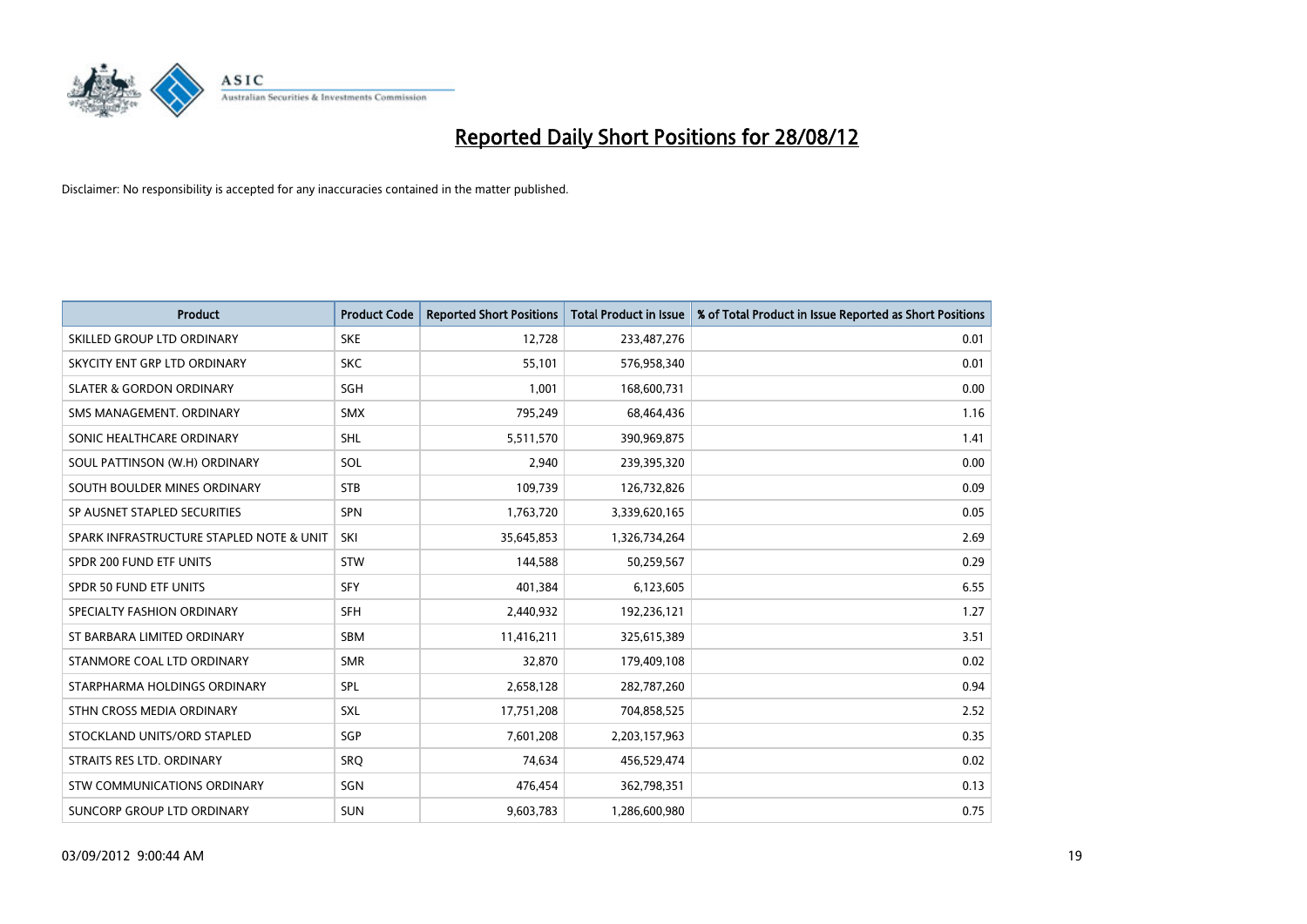

| <b>Product</b>                   | <b>Product Code</b> | <b>Reported Short Positions</b> | <b>Total Product in Issue</b> | % of Total Product in Issue Reported as Short Positions |
|----------------------------------|---------------------|---------------------------------|-------------------------------|---------------------------------------------------------|
| SUNDANCE ENERGY ORDINARY         | <b>SEA</b>          | 156,043                         | 277,098,474                   | 0.06                                                    |
| SUNDANCE RESOURCES ORDINARY      | <b>SDL</b>          | 1,694,656                       | 3,049,577,034                 | 0.06                                                    |
| SUNLAND GROUP LTD ORDINARY       | <b>SDG</b>          | 18,391                          | 196,717,811                   | 0.01                                                    |
| SUPER RET REP LTD ORDINARY       | SUL                 | 1,206,031                       | 196,172,971                   | 0.61                                                    |
| SYD AIRPORT STAPLED US PROHIBIT. | <b>SYD</b>          | 16,998,150                      | 1,861,210,782                 | 0.91                                                    |
| SYRAH RESOURCES ORDINARY         | <b>SYR</b>          | 35,107                          | 126,723,021                   | 0.03                                                    |
| TABCORP HOLDINGS LTD ORDINARY    | <b>TAH</b>          | 10,674,043                      | 730,113,969                   | 1.46                                                    |
| TANAMI GOLD NL ORDINARY          | <b>TAM</b>          | 199,068                         | 261,132,677                   | 0.08                                                    |
| TAP OIL LIMITED ORDINARY         | <b>TAP</b>          | 537,604                         | 241,295,311                   | 0.22                                                    |
| TASSAL GROUP LIMITED ORDINARY    | <b>TGR</b>          | 242,780                         | 146,304,404                   | 0.17                                                    |
| TATTS GROUP LTD ORDINARY         | <b>TTS</b>          | 7,255,514                       | 1,362,919,733                 | 0.53                                                    |
| <b>TECHNOLOGY ONE ORDINARY</b>   | <b>TNE</b>          | 2,500                           | 304,980,455                   | 0.00                                                    |
| TELECOM CORPORATION ORDINARY     | <b>TEL</b>          | 17,326,633                      | 1,856,780,364                 | 0.93                                                    |
| TELSTRA CORPORATION. ORDINARY    | <b>TLS</b>          | 19,167,531                      | 12,443,074,357                | 0.15                                                    |
| TEN NETWORK HOLDINGS ORDINARY    | <b>TEN</b>          | 75,221,425                      | 1,437,204,873                 | 5.23                                                    |
| TERANGA GOLD CORP CDI 1:1        | <b>TGZ</b>          | 150,402                         | 162,197,999                   | 0.09                                                    |
| TEXON PETROLEUM LTD ORDINARY     | <b>TXN</b>          | 30,934                          | 245,039,848                   | 0.01                                                    |
| TFS CORPORATION LTD ORDINARY     | <b>TFC</b>          |                                 | 279,621,829                   | 0.00                                                    |
| THE REJECT SHOP ORDINARY         | <b>TRS</b>          | 2,906,225                       | 26,092,220                    | 11.14                                                   |
| THORN GROUP LIMITED ORDINARY     | <b>TGA</b>          | 98,515                          | 146,374,703                   | 0.07                                                    |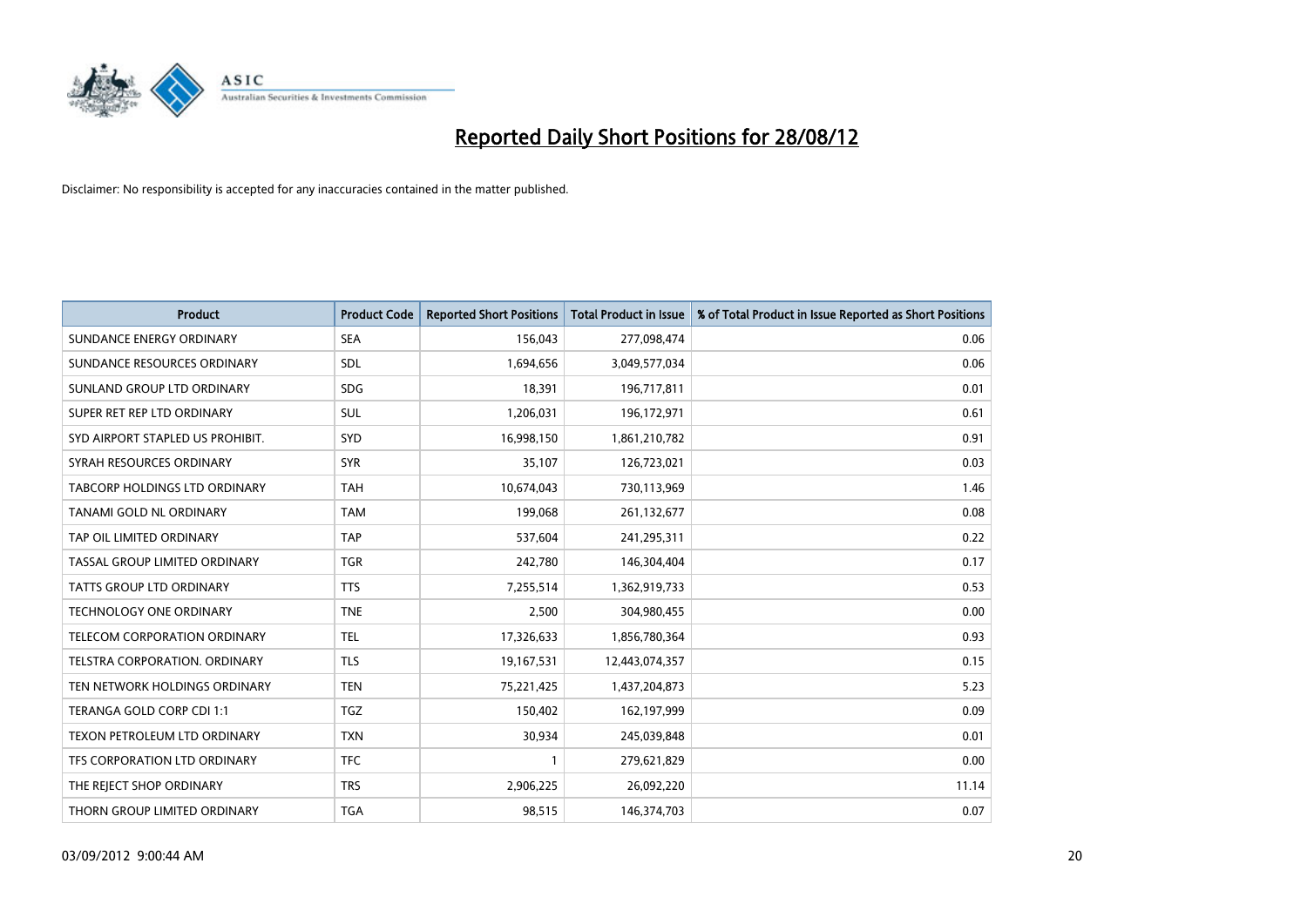

| <b>Product</b>                       | <b>Product Code</b> | <b>Reported Short Positions</b> | <b>Total Product in Issue</b> | % of Total Product in Issue Reported as Short Positions |
|--------------------------------------|---------------------|---------------------------------|-------------------------------|---------------------------------------------------------|
| <b>TIGER RESOURCES ORDINARY</b>      | <b>TGS</b>          | 2,633,444                       | 673,470,269                   | 0.39                                                    |
| TOLL HOLDINGS LTD ORDINARY           | <b>TOL</b>          | 19,400,601                      | 717,133,875                   | 2.71                                                    |
| TOX FREE SOLUTIONS ORDINARY          | <b>TOX</b>          | 23,262                          | 115,311,608                   | 0.02                                                    |
| TPG TELECOM LIMITED ORDINARY         | <b>TPM</b>          | 1,957,382                       | 793,808,141                   | 0.25                                                    |
| <b>TRADE ME GROUP ORDINARY</b>       | <b>TME</b>          | 12,203                          | 395,745,510                   | 0.00                                                    |
| <b>TRANSFIELD SERVICES ORDINARY</b>  | <b>TSE</b>          | 4,591,835                       | 517,878,468                   | 0.89                                                    |
| TRANSPACIFIC INDUST, ORDINARY        | <b>TPI</b>          | 5,998,252                       | 1,578,479,491                 | 0.38                                                    |
| TRANSURBAN GROUP TRIPLE STAPLED SEC. | <b>TCL</b>          | 8,292,706                       | 1,461,665,097                 | 0.57                                                    |
| TREASURY WINE ESTATE ORDINARY        | <b>TWE</b>          | 13,898,139                      | 647,227,144                   | 2.15                                                    |
| TROY RESOURCES LTD ORDINARY          | <b>TRY</b>          | 193,299                         | 89,462,649                    | 0.22                                                    |
| UGL LIMITED ORDINARY                 | UGL                 | 6,536,499                       | 166,315,038                   | 3.93                                                    |
| <b>UNILIFE CORPORATION CDI 6:1</b>   | <b>UNS</b>          | 186,653                         | 254,211,852                   | 0.07                                                    |
| UXC LIMITED ORDINARY                 | <b>UXC</b>          | 5,838                           | 305,585,913                   | 0.00                                                    |
| <b>VENTURE MINERALS ORDINARY</b>     | <b>VMS</b>          | 125,674                         | 255,428,560                   | 0.05                                                    |
| <b>VIRGIN AUS HLDG LTD ORDINARY</b>  | <b>VAH</b>          | 20,375,965                      | 2,210,197,600                 | 0.92                                                    |
| VITERRA INC CDI 1:1                  | <b>VTA</b>          | 10                              | 68,629,939                    | 0.00                                                    |
| VNGD US TOTAL MARKET CDI 1:1         | <b>VTS</b>          | 1,543                           | 970,593                       | 0.16                                                    |
| WAH NAM INT HLDG LTD ORDINARY        | <b>WNI</b>          | 91,872                          | 7,224,094,327                 | 0.00                                                    |
| <b>WATPAC LIMITED ORDINARY</b>       | <b>WTP</b>          | 106,300                         | 184,332,526                   | 0.06                                                    |
| <b>WDS LIMITED ORDINARY</b>          | <b>WDS</b>          | $\overline{7}$                  | 144,740,614                   | 0.00                                                    |